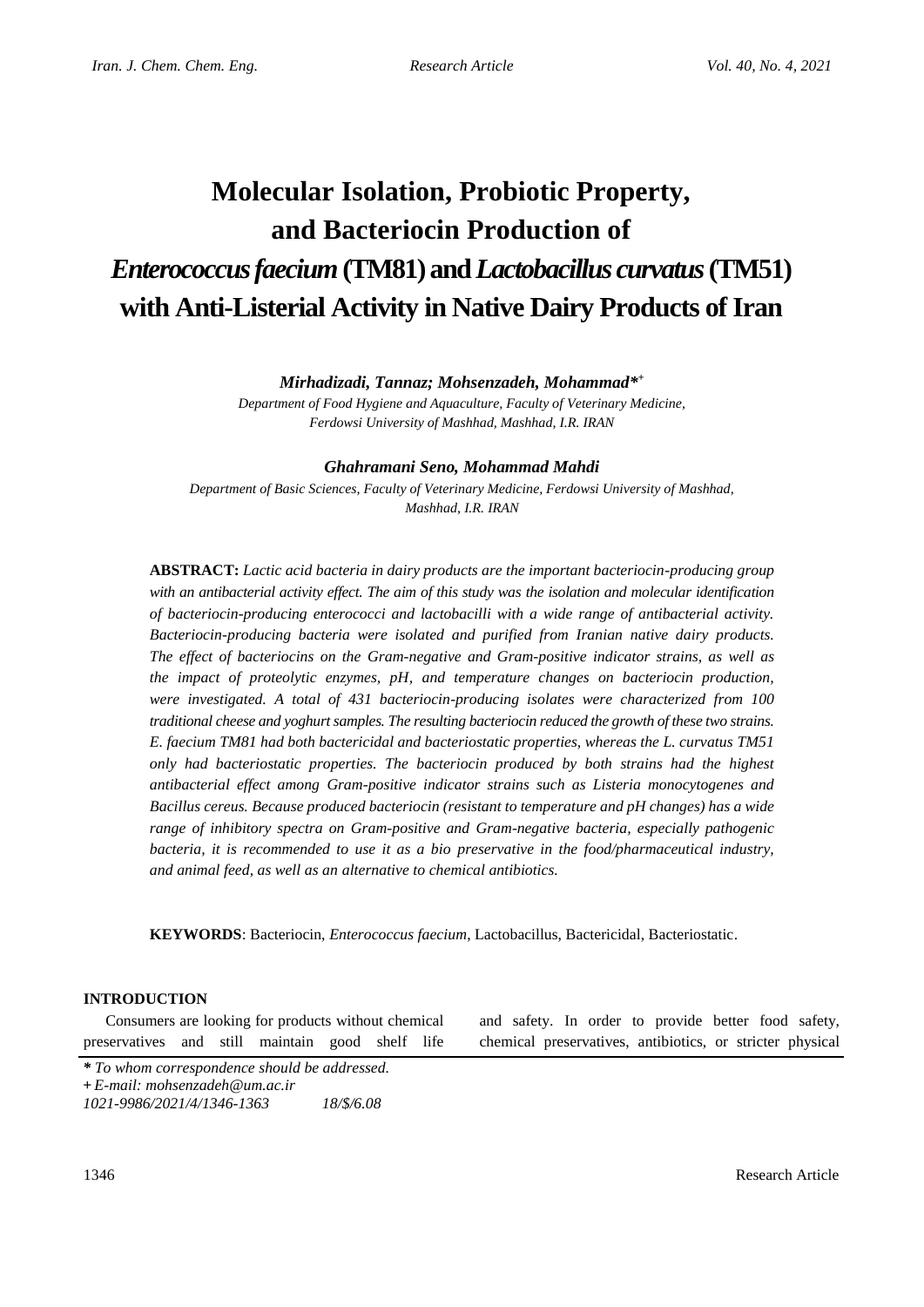processes are needed. All these methods change the physicochemical and nutritional properties of foods. There is an increasing demand for natural food preservatives. The use of microorganisms and/or metabolites to prevent spoilage of food products has gained the interest of food producers named bio-preservation technology. Biopreservation is a safe and well-extended shelf life method [1,2]. The bioactive metabolites that contribute to product preservation include simply organic acids, fatty acids, carbon dioxide, acetaldehyde, diacetyl, and hydrogen peroxide, or more specific components such as bacteriocins, which are produced by lactic acid bacteria [3,4].

The uses of bio-preservative organisms such as lactic acid bacteria (LAB) to control the spoilage organisms may constitute an economically viable approach towards reducing spoilage and thereby help to avoid associated wastage. One approach for long-lasting shelf life and storage with the most beneficial food properties is to introduce antimicrobial preferably the naturally occurring antimicrobials from LABs.

The use of LAB commonly associated with foods as protective cultures may demonstrate antagonism towards pathogenic and spoilage organisms in food preservation. The traditional use of LAB proves their lack of pathogenicity, and they are recognized as safe (GRAS). The inhibitory effect of LAB is the result of the impact of synergism among a number of mechanisms including competition for the production of mostly antimicrobial constituents such as bacteriocin-like substances [2].

LABs as the typical food fermentation bacteria have been assessed for their probiotic potential. *Enterococcus faecium* and *Lactobacillus curvatus* are widely used in the fermented food product industry. Due to distinctive probiotic properties and strong consumer demand for naturally bio preserved probiotic foods especially dairy products are an important collection of functional foods. Main criteria for the selection of probiotic bacteria include non-pathogenicity, survivability in the stomach, maintaining their viability and metabolic activity in the intestine, bile salts tolerance, competition with pathogenic bacteria, and resistance to antibiotics [5].

Today, most pathogenic bacteria are resistant to some antibiotics due to their excessive use in the treatment of infections which is one of the big challenges that threaten public health today. Bacteriocins are important as an alternative to antibiotics, especially for pathogenic bacteria,

against which antibiotic resistance has been developed; but there are few studies in this regard [6].

The aim of this research was to isolate, screen, and identify bacteriocin-producing bacteria from native dairy products as a carrier for probiotic strains in Iran and to evaluate the antimicrobial and probiotic activity of the bacteriocin-producing strains as protective cultures to reduce the risk of food poisoning in food. It is important to determine the antimicrobial activity of native lactobacilli bacteriocin in traditional dairy products with a wide therapeutic potential. In this study, the antimicrobial, probiotic and molecular properties of LAB strains isolated from Iranian traditional dairy products were studied in order to be used in the field of medical treatment and food health. Probiotic properties of selected strains into the gastrointestinal tract, and to evaluate the viability of probiotic bacteria in dairy products during the storage period, the effect of gastric juice, bile salt, and antibiotics were examined.

# **EXPERIMENTAL SECTION** *Materials and dairy samples*

The diary samples used in the present research included 100 samples consisting of a total of 74 cheese samples (Kurdish, Lactic, White, Lighvan, Golpayegan, Motal, and Curd cheese) and 26 yoghurt samples from a different region of Iran. The samples were then transferred to the laboratory in ice. The samples were used to isolate bacteriocin-producing bacteria with different characteristics in terms of appearance and flavor.

In order to isolate, count, proliferate, and activate lactic acid bacteria, the specific media used in this study included De Man Rogosa and Sharpe agar (MRS), MRS Broth, M17, Brain heart infusion (BHI), and Mueller Hinton Agar (MHA), purchased from Oxoide Co. (England). Indicator strains, including *Lactobacillus brevis* F145 *and Lactobacillus bulgaricus* 340 were prepared from various domestic and international academic sources and the Centre of Industrial and Medical Fungi and Bacteria Collection affiliated to Iran's Scientific and Industrial Research Organization. The chemicals, Triton X-100, hydrogen peroxide 3% (Sigma-Aldrich, St. Louis, MO, USA), glycerol, sodium citrate, Tris, proteinase K, trypsin, α-chymotrypsin, catalase, α-amylase, lipase, Sodium Dodecyl Sulphate (SDS), and antibiotics including chloramphenicol, penicillin, tetracycline, gentamicin,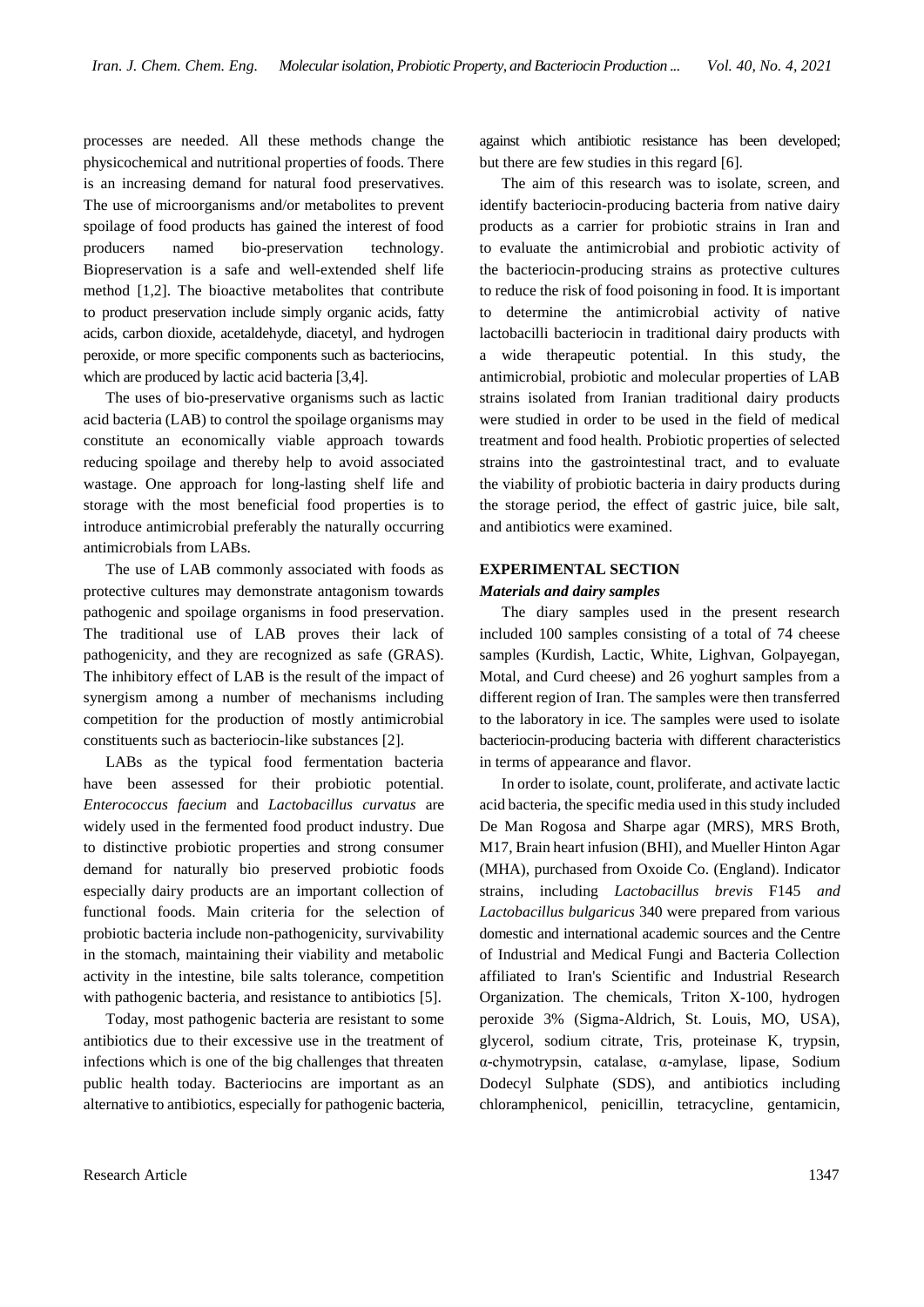ampicillin, vancomycin, and ciprofloxacin were purchased from Sigma-Aldrich Co. (St. Louis, MO, USA).

# *Identification of Bacteriocin-Like Inhibitory Substances(BLIS) producing LAB isolates*

Traditional dairy samples collected in sterile falcons were transferred to the laboratory in ice and stored in the refrigerator until the time of examination. The cheese and yoghurt samples were then homogenized. Then, serial dilutions  $(10^{-1}$ -10<sup>-10</sup>) were made from each sample using sodium chloride 0.9% and cultured on MRS agar and M17 (1.5%w/v) medium. The culture medium was then incubated at 30°C and 37°C for 48 h under low aerobic conditions. The initial isolation was then carried out according to the modified antagonism test method proposed [8]. Plates containing 30-300 colonies were then used for each dilution on 0.8% MRS agar medium with indicator strains at 37°C for 24 h. The indicator strains included *L. bulgaricus* 340 and *L. brevis* F145*.* The colonies that were grown in a culture medium by creating a clear zone in the medium containing the strain indicator were randomLy cultured on an MRS Broth or M17 broth (Oxoid, UK) and then identified as strains producing antimicrobial agents. The isolates were purified through repeated culture in a suitable agar medium with microscopic observation. Purified isolates were then cultured on MRS or M17 medium and covered with 30% glycerol (w/v). The culture media were prepared twice in a suitable culture medium before the experiments. To isolate the bacteria, the modified antagonism test was performed according to the procedure proposed [7].

## *Testing the growth range of LABs*

To stabilize the growth ability of isolated strains, they were cultured in MRS broth medium at 0, 10, and 45°C at 6% and 10% sodium chloride concentrations and pH values of 4, 6, and 9. After the incubation, the results of the experiment were reported to be positive in the case of having a turbid medium or sedimentation of substances. The incubation lasted for 3 days at 15-45°C and 7 days at 0-10°C [8].

# *Morphological, biochemical, and molecular identification of LABs*

To identify a strain whose bacteriocin has the highest antibacterial activity, the primary tests included Gram

stain, microscopic shape, colony shape and colour, motility, and catalase test. Gram-positive, negative catalase, bacilli, and cocci strains were identified as LABs.

# *Identification of strain genotypes using 16SrDNA fragment sequencing*

Genomic DNA was extracted using 3 mL overnight culture kit inoculated with a single colony and kept at -20°C. The molecular identification of the isolated strains was carried out using Polymerase chain reaction and 16S rRNA sequencing was later performed. The PCR reaction was composed of 1μL template DNA, buffer, magnesium chloride, deoxyribonucleotide triphosphate (dNTP), primer, single polymerase enzyme, and total reaction volume of 50 μL. The PCR was then carried out in a Thermocycler (Techno, Barloworld scientific, Cambridge, UK). The template DNA model was denatured at 94°C for 5 minutes followed by DNA replication reaction in 35 cycles as follows: denaturation at 94°C for 60 seconds, primer annealing at 56°C for 1.15 minutes, and primer elongation at 72°C for 1.15 minutes. Final denaturation was carried out at 94°C for 1 minute and the final incubation was performed at 72°C for 5 minutes to ensure the completion and elongation of the primers. To detect PCR products, 1% agarose gel electrophoresis was carried out using a buffer (TBE 0.5 x (0.5 mM EDTA, pH 8.0, 44.5 mM Tris / Borate). The gel was stained by ethidium bromide (0.5 mg/mL) and then electrophoresed for 30 minutes at 100 v. UV-based identification of the PCR product was then investigated [9]. The PCR reaction was then carried out using a fully automatic fluorescence method. fD1 (5'-AGAGTTTGATCCTGGCTCAG-3) and rD1 (5' TAAGGAGGTGATCCAGGC3 ') primers were used for the amplification of the 16S rRNA gene. 16S rRNA sequencing was carried out by Pioneer Co. (South Korea). This sequence was analyzed by various software such as Finch TV, and Gene Runner. The results of the basic local alignment search tool (BLAST) of the intended sequence were examined at the NCBI sites

(http://blast.ncbi.nlm.nih.gov/blast) and analyzed by MilleGen software [10].

# *Detection of the presence of bacteriocin and its antibacterial effect*

To confirm that the antimicrobial effect is due to the production of bacteriocin rather than other substances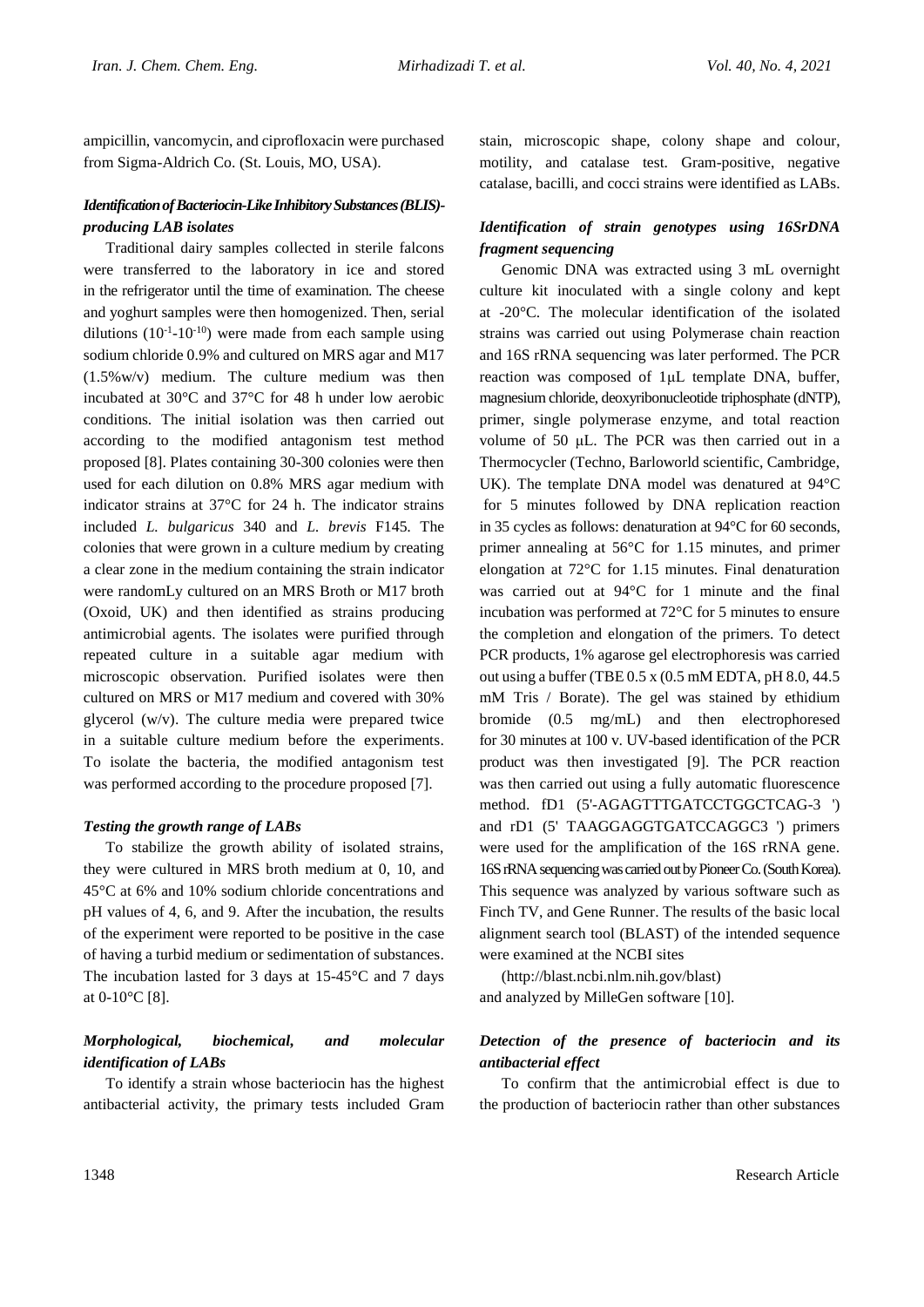produced, such as organic acids, the effects of antimicrobial substances on organic acids was eliminated. To remove the inhibitory effect of the organic acids produced, the supernatant pH was adjusted to 6.5 to 7 using 1N NaOH or1 N HCl. Then the antimicrobial effect was studied according to the agar spot method [11].

The antibacterial effect of the cell-free supernatant was determined by the quantitative disk diffusion method [12]. Cell-free culture supernatants (16-18 h) were prepared by centrifugation (10,000 g, 15 min, 4°C) and adjusting pH to 6 using 1N NaOH. To prevent proteolytic degradation of bacteriocins, the Cell-Free Culture Supernatant (CFCS) was exposed to 80°C for 10 minutes. Agar medium 0.8% was prepared by adding the indicator strain. The wells were placed in the agar medium and 50μL of overnight culture supernatant was inoculated in wells. The plates were then incubated for 40 minutes at room temperature under sterile conditions prior to incubation at the appropriate temperature of the indicator microorganism *L. brevis* F145. A clear zone of inhibition with a minimum diameter of 2 mm was recorded as positive.

#### *Antimicrobial activity*

## *Antibacterial activity against pathogenic and nonpathogenic indicator strains*

Various bacterial strains were used as indicator microorganisms to evaluate the inhibitory activity spectra. Before use, the strains were revived in a suitable broth solution overnight culture. Agar was prepared by adding 0.8% (w/v) of agar to the culture medium. Antimicrobial activity against different indicators was performed using the spot-on-lawn method [13]. CFCs(16-18 h) were prepared as described above. Agar culture was prepared in sterile Petri dishes after adding indicator strains to the growth medium during the initial growth phase in an enriched medium. After 30 minutes, 10μL of supernatants was stained on an agar layer containing a strain indicator. Before being incubated, plates remained at room temperature for 40 minutes under sterile conditions. A clear zone of inhibition with a minimum diameter of 2 mm was recorded as positive.

#### *Antifungal activity*

The antifungal activity test was performed using the modified method [14]. Strains were cultured in 13 mL MRS 0.8% in a concentrated agar as follows. pH was adjusted to 6.2 and sodium acetate was then removed. After incubation, fungal suspension spores (10<sup>4</sup> spores/mL) underwent spot culture on an agar plate for 48 h at 30°C, and the incubation continued for 72 h at 25°C in order to increase the fungal growth. The overall fungal growth was compared with the control group and described as follows: Non-inhibitory growth, unequal fungal growth; moderate or strong inhibition; inadequate and low fungal growth; very strong inhibition, no fungal growth.

## *Effect of heat, pH, enzymes and chemicals on bacteriocin function*

To determine the effect of temperature on the bacteriocin activity, a CFCS with neutral pH was divided into several tubes and exposed to heat at 50°C for 30 minutes, at 100°C for 5, 15, 30 minutes, and at 121°C for 15 minutes [15]. Antibacterial activity of heated supernatants was studied against the indicator strains of *L. brevis* F145 using the disk-diffusion agar method. Untreated supernatant was used for the control group. To determine the resistance of the supernatant against pH changes, the supernatant of bacteriocin-producing strain was then isolated. The resulting supernatant was divided into several tubes and the supernatant pH of each tube was adjusted at 3 to 10 using NaOH 1N and HCl 1N. The tubes were then placed at  $37^{\circ}$ C (room temperature). The pH was then adjusted to 6.5. The antibacterial activity of supernatant against indicator strains was investigated using the agar diffusion method. Untreated supernatant was used for the control group. Protein-degrading enzymes are used to prove that the antibacterial agent present in the supernatant has a protein nature. Trypsin, α-chymotrypsin, amylase, lipase, and pronase enzymes were prepared at a concentration of 1 mg/mL at pH 7. Then, 20 μL of the enzyme solution was added to 200 μL of the isolated supernatants. The enzyme-containing supernatant solution was incubated at 37 °C for 2 h. Then, to eliminate the enzyme effect, the solution was heated in a water bath at 100°C for 10 minutes. Finally, the effect of the enzyme-containing supernatant against the indicator strains was investigated using on agar diffusion method and this effect was compared with the effect of the enzyme-free supernatant [16].

Enzymes such as protease type X and  $\alpha$ -chymotrypsin type II, protease type VIII, pronase E, lipase type VII (Sigma), catalase (Sigma), and amylase (Sigma) were used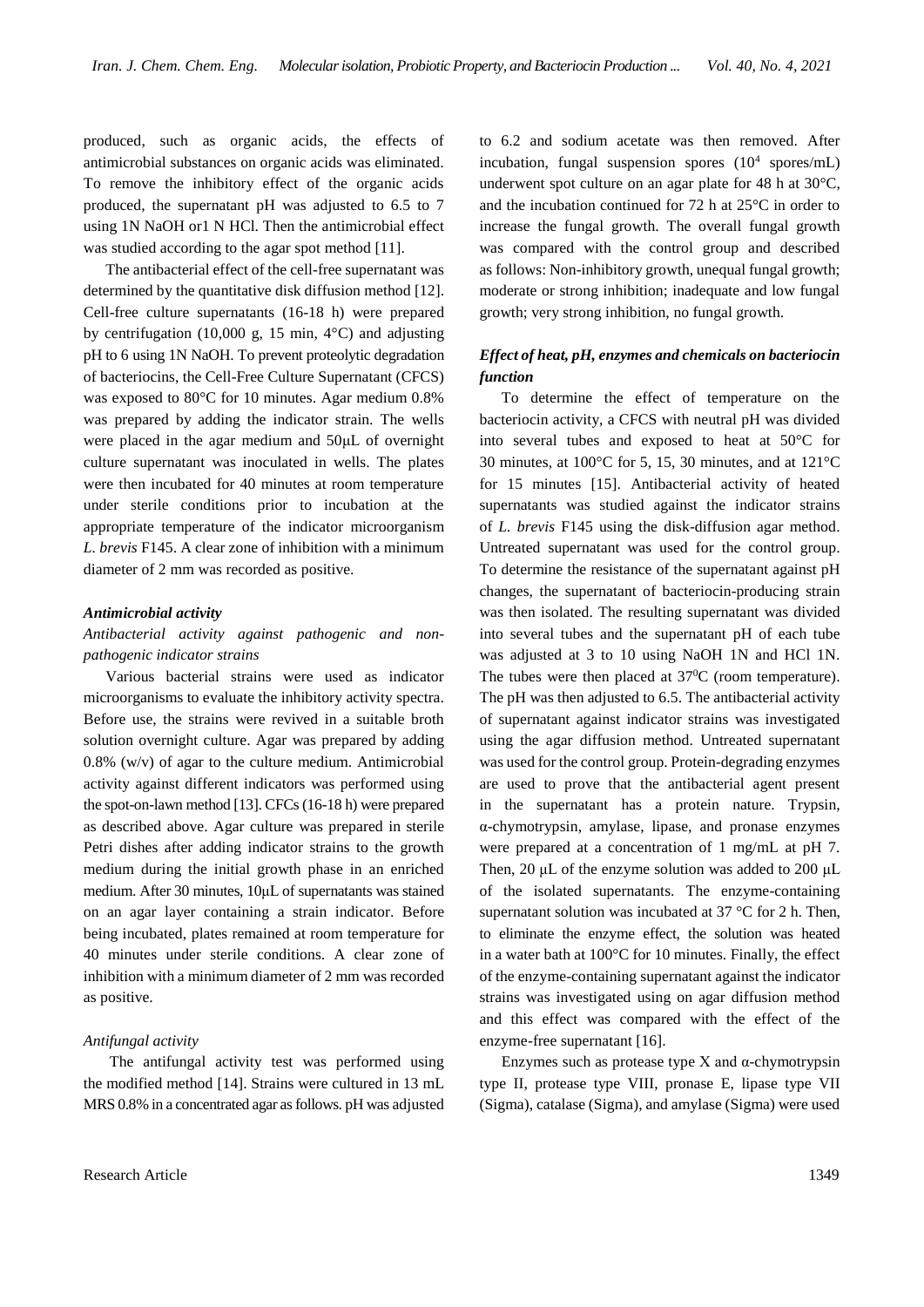in the current study. To determine the effect of various chemicals, the following substances were used: Sodium Dodecyl Sulfate (SDS) (1% (w/v)), TritonX-20, Triton X-80, Triton X-100, Triton100, β-mercaptoethanol (1% w/v), Ethylene Diamine Tetraacetic Acid Na- (EDTA) (1 mM), and sodium chloride NaCl (6.5%, w/v). The supernatant solution containing any chemical was incubated for two h at 37°C. Finally, the present study investigated the effect of the treated supernatant against the indicator strains of *L. brevis* F.145 using the disk-diffusion agar method and this effect was then compared with the effect of untreated supernatant.

## *Bacteriocin titer assay (kinetics of bacteriocin)*

According to the strain tested, the time for bacteriocin production was set at 37º C and 30º C in MRS media. We inoculated the medium with overnight cultures (2% v/v). They were then incubated under a non-regulated pH environment. Antimicrobial activity (AU/mL) of the bacteriocin, and modifications in pH and optical density  $(OD_{600nm})$  of the cultures were specified at regular intervals (1h) for 24 h. Using the spot-on-lawn method, the anti-microbial activity in AU/mL was scrutinized [13]. Cell-free supernatants were also obtained. The produced sample was serially diluted twofold with Na-phosphate (100mM, pH 6.5). Dilutions were spotted on the lawn of agar media which had a sensitive strain. The plates were incubated at 37°C overnight, and the titer was set as the reciprocal of the highest dilution  $(2^n)$  which led to inhibition of the indicator lawn. Thus, the AU of antimicrobial activity per milliliter was defined as  $2^n \times 1000$  µL 10 µL. *L. brevis* F145 was used as a sensitive strain. AU of antimicrobial activity per milliliter was  $(AU/mL) = 2<sup>n</sup> \times 1000 \mu L$  10  $\mu$ L.

The bacteriocin titer is expressed as active units per milliliter and obtained based on Eq. (1) where n is the number of the last well in which the zone of inhibition is formed. In other words, the number of the last well, in which the indicator strain has no growth [17].

# *The effect of bacteriocin-containing CFCS on the growth of the indicator strains*

Efforts were made to investigate the effect of supernatant containing bacteriocin produced by *E. faecium* TM81 and *L. curvatus* TM51 on the growth of *L. monocytogenes* 506 and *L. brevis* F145 indicator strains [18]. Primarily, bacteriocincontaining supernatant was isolated from the bacteriocinproducing strain. Indicator strains were cultured in the flask containing 50 mL of Mueller Hinton Broth (each strain was incubated in two flasks at 37°C). 2 h after culture, 5 mL of bacteriocin-containing supernatant, sterilized with a filter (0.20 μm, Millipore), was added to one of the flasks. The optical absorption was read by spectrophotometric apparatus every 1 h (Ultraspec 2000, Pharmacia Biotech, USA) at 600 nm for 24h and compared with the supernatant-free culture. Finally, the growth diagram was drawn according to time (24 h) and Optical Density (OD) [19].

## *Partial purification of bacteriocin*

To isolate the CFS, the purified strains underwent 24-hour cultured in MRS broth and centrifuged at 10,000 g for 15 minutes. The supernatant was then filtered using a 0.22μm filter. This supernatant, which is in the form of an acidic extract and contains various bacterial metabolites, including bacteriocin, was used for bacteriocin purification purposes [20]. To reduce the inhibitory activity of the organic acids produced, the supernatant pH was adjusted to 6.5 to 7 using 5N NaOH and 5N HCl. To neutralize the effect of oxygenated water, the catalase enzyme (2 mg/mL) was used. Ammonium sulfate 70% (Merck, 31119) was used to sediment proteins and increases their concentration. Powdered ammonium sulfate was then added to the resulting supernatant and then kept refrigerated for 18 h, after which the samples were centrifuged at 15000 g for 30 minutes. The precipitates were collected and then dissolved in 0.06 M phosphate buffer at pH= 7. An equal volume of chloroform and methanol solution was then added to it at a ratio of 1:2 and kept at 4°C for 1 h. The centrifugation was carried out at  $4 \degree C$  at 20000 g and the resulting the white precipitate was then extracted and dissolved in sterilized double-distilled water [18]. Then the antimicrobial property of the remaining precipitate and supernatant was tested [21].

## *Molecular identification of bacteriocin-producing genes*

Genomic DNA was isolated using a purification kit from a 2 mL overnight culture inoculated with a single colony according to the instructions and stored at -20 °C until use. The presence of genes encoding different bacteriocin genes was tested by PCR, using primers and conditions described previously. PCR amplification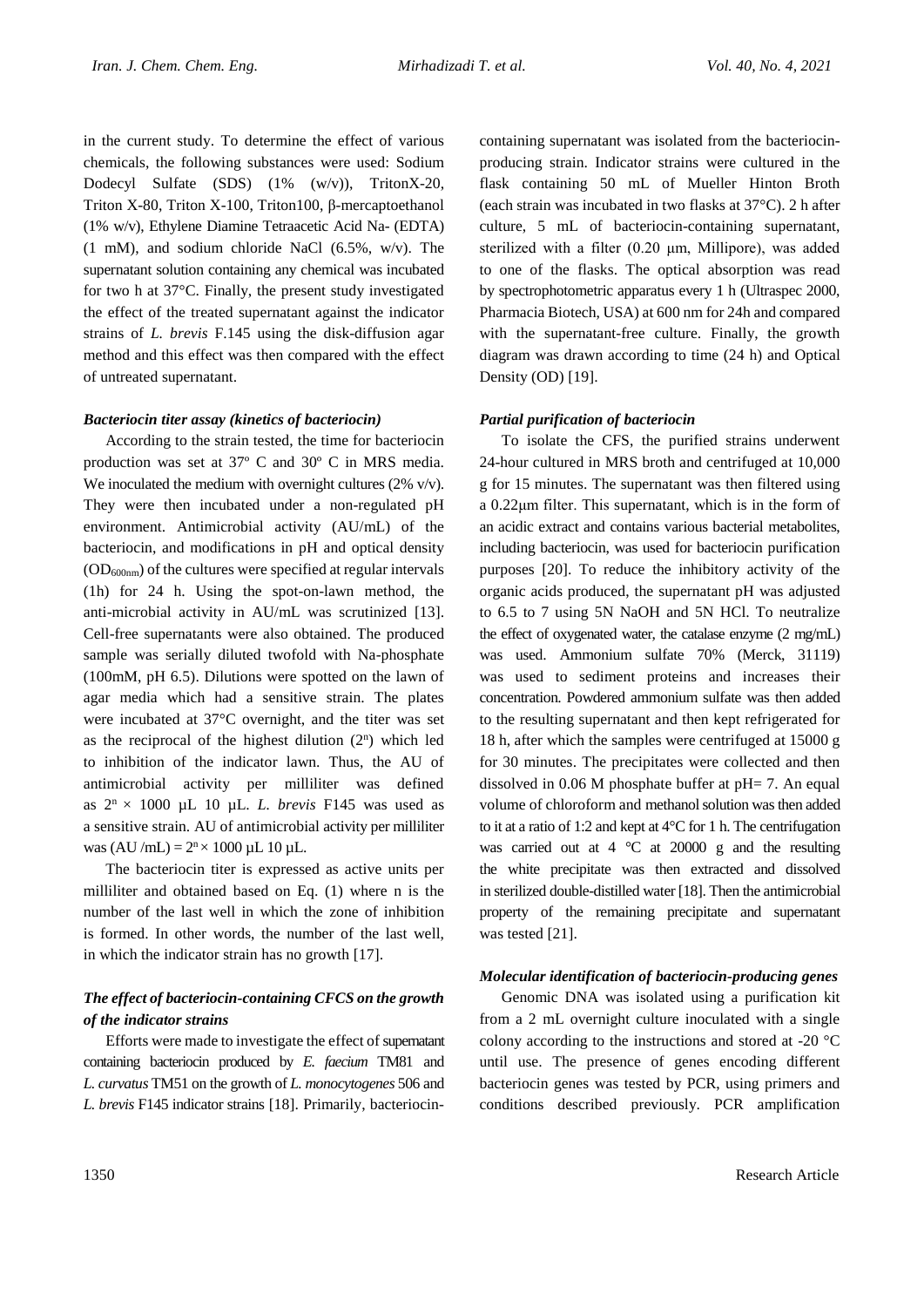were performed in 100 μL reaction mixtures containing 40 ng of bacterial DNA, 1X reaction buffer, 1.5 mM MgCl2, 1 U of Taq DNA polymerase (GoTaq, Promega, USA), 250 μM of dNTPs mix, and 300 nmol of each primer. A DNA thermal cycler model (Techno, Barloworld scientific, Cambridge, UK) was used to perform the amplification using a program with primary denaturation at 94°C for 4 minutes, followed by 35 cycles of denaturation at 94°C for 1 minute, annealing at an appropriate temperature which depended on mT of primers for 1 minute, elongation at 72°C for 1.0 minute and a final extension step of 7 minutes at 72°C. For each PCR, a negative control (sample without template DNA) was included [9]. Amplification products were separated on a 2.0% agarose gel in 0.5 x TAE buffer for 30 min at 100 V and made visible by UV trans-illumination after staining with ethidium bromide (0.5 mg/mL). The BLAST algorithm (http://blast.ncbi. nlm.nih.gov/Blast) was used to find the most related sequence relatives in the NCBI nucleotide sequence database.

#### *Probiotic properties of LAB strains*

#### *Growth in bile salts in different acidity rates*

The pH of the strains was adjusted to 0.3, 0.4, 0.5, 0.6, 0.7, 0.9, 0.11, and 0.13 with 1M HCl or 1M NaOH before autoclaving in MRS broth. The strains were grown in the MRS broth medium containing 0.2, 0.3, 0.5, 0.6, 0.1., 0.2.0, and 3.0% Oxbile (Sigma) to analyze their resistance to the bile salts. The cultures grown in bile salt-free MRS were considered as controls. All tests were carried out in 96-well microtiter plates (TPP; Zellkultur tetraplatte, Trasadingen, Switzerland). Each well was filled with 100μL of culture medium, and cultured with 5μL of overnight cultures. The Optical Density (OD) was read using a TPP and recorded at 600 nm for each 12 h.

## *Antibiotic resistance*

The antibiotic resistance was tested using the disk diffusion method using 8 antibiotics of vancomycin, tetracycline, kanamycin, ampicillin, chloramphenicol, gentamicin, penicillin, and ciprofloxacin. The feasible concentration ranged from 0.2 to 512 μg/mL. The antibiotic- susceptibility levels included resistant, moderate, or susceptible according to the breakpoint recommended for enterococci according to the National Committee for Clinical Laboratory Standards (NCCLS)

standards for antimicrobial disk susceptibility testing and for lactobacilli according to the Scientific Committee on Animal Nutrition [22].

#### *Statistical analysis*

Statistical analysis was carried out using SPSS software (SPSS, Windows version 20, SPSS Inc., Chicago, IL, USA) and the Tukey test was used to compare the mean of samples. In order to determine the samples with significant mean differences, one-way repeated measures ANOVA was applied.

## **RESULTS AND DISCUSSION**

# *Isolation, purification, and identification of the bacteriocin-producing active strain*

Among 100 native dairy samples collected from native dairy products, 430 various strains were isolated. Twelve strains with inhibitory effects against *L. innocua* CIP 80.11 and several reference indicators were selected (Table 1). Then, they showed the highest significant inhibitory effect against the indicator strain using the good diffusion method. Among all, only 2 strains having an antimicrobial effect against all the indicators, and the initial acid and thermal resistance were selected (Table 2). They were then examined using catalase test and Gram stain and bacilli, Gram-positive, catalase-negative cocci, LAB were identified. Their genus was then confirmed by uniform universal primers and the strain was also identified by 16S rRNA gene sequence analysis. The above primer pairs were used to amplify the gene. 16S rRNA gene sequence analysis showed that isolates belonged to *E. faecium* TM81 and *L. curvatus* TM51 isolated from Kermanshah and Ilam White cheese, respectively. *E. faecium* TM81 is a Gram-positive bacterium with white colony colour. It is composed of a group of non-moving negative-catalase and oxidase cocci morphologically and has alpha hemolysis. These bacteria are seen in different environments, but they are mainly present in human and animal digestive systems. The extensive distribution of *enterococci* in nature, as compared to other acidic bacteria, is due to their sustainability and their resistance to growth inhibitory factors such as heat, drought, acidity, salt, and chemicals. Some enterococcus species are considered hospital pathogens and have antibiotic resistance genes. However, there has not yet been a report on the hazardous nature of bacteriocin-producing enterococci used in various foods and these compounds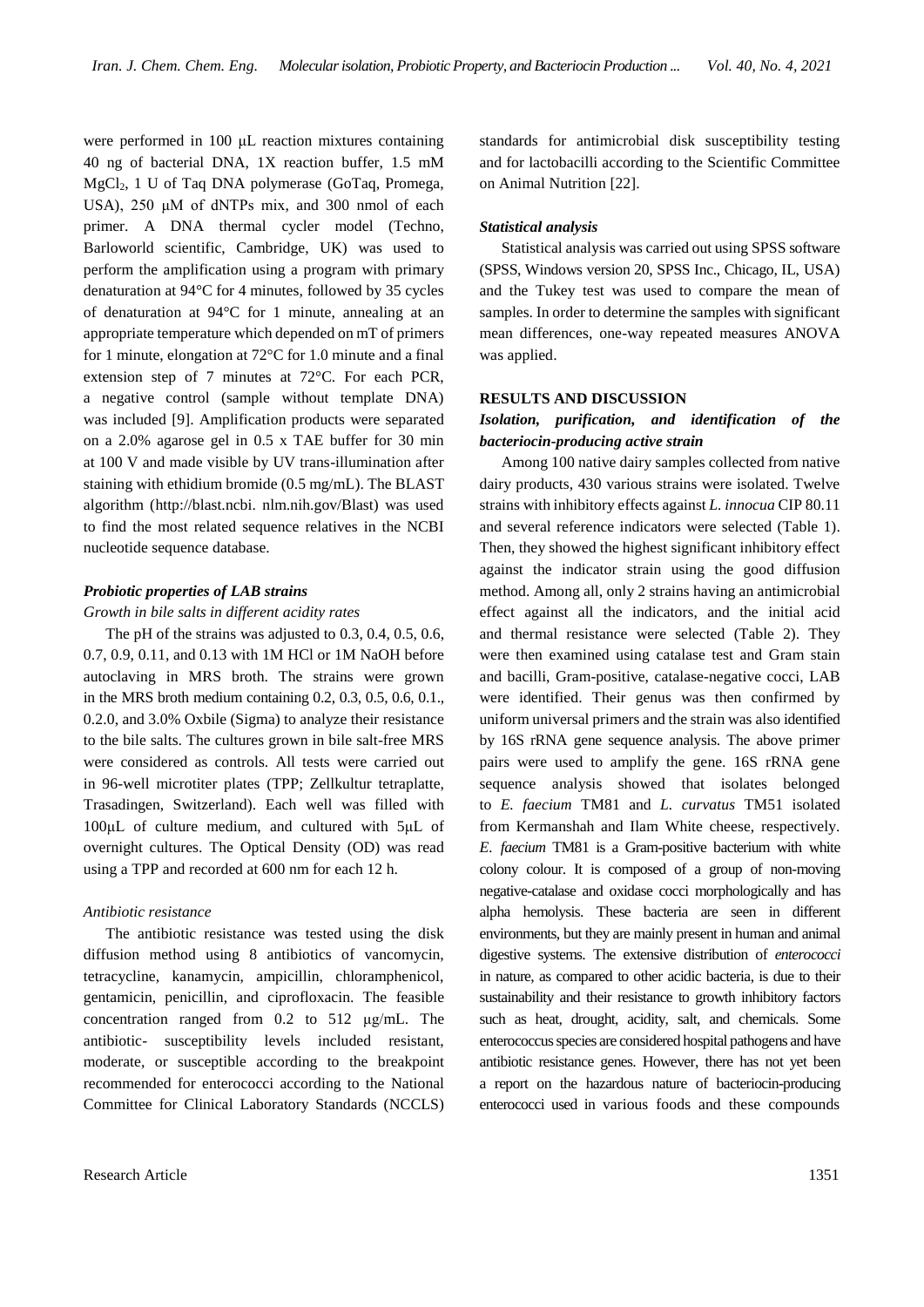are known as harmless compounds. Bacteriocins produced by enterococci generally referred to as entertain have been studied in various studies and their antibacterial effect has also been proved. One of these bacteriocins is called AS-48, which is used as a bio preservative in various foods such as canned foods, fruit juices, dairy products, and sausages. Most of the bacteriocin-producing enterococcus strains belong to *E. faecium* and *E. faecalis* species.

# *Identification of antimicrobial property and growth amplification test of isolated strains*

The present study investigated the antimicrobial spectrum of the studied strains against LABs, pathogens, and food spoilage agents. Both TM81 and TM51 strains showed antimicrobial activity against similar strains such as lactobacillus and enterococci and prevented the growth of *L. bulgaricus* 340 and 3 strains of *L. brevis* and *E. faecium*. Only *E. faecium* TM81 was able to inhibit the growth of LABs such as *L. paracasei* and *Lactococcus lactis*, and *Lactobacillus casei*. *L. curvatus* TM51 was not able to inhibit them. Both strains showed the inhibitory effect against *L. monocytogenes* and *Bacillus cereus* as food pathogens. Overall, the most anti listeria activity was observed among Gram-positive indicator strains. The enterococci bacteriocin showed antimicrobial effect mainly against Gram-positive bacteria that are considered as food spoilage agents, such as *L.monocytogenes* and *B. cereus*. These bacteriocins rarely affect Gram-negative bacteria; however, the strain isolated in the present research produced bacteriocins that had an antimicrobial effect on Gram-positive bacteria. No activity was reported against *E. coli*, *Salmonella*, and others. *Lactobacillus* TM51 showed antifungal activity only against *Cladosporium* and *Fusarium* and had no inhibitory effect against *Penicillium roqueforti*. *E. faecium* TM81 showed no antifungal activity. The anti-listeria activity showed by the studied strains, confirms their major role in biological protection against food pathogens and listeria disease. Antifungal activity of *L. curvatus* TM51 can also be an important milestone. There are few studies on their antifungal compounds and mechanisms [14]. The identification of the antifungal activity of the intended strain is also considered an important horizon for bio-preservation.

# *Effect of heat and pH of enzymes and chemicals on bacteriocin function*

Bacteriocin-containing CFCS of both TM81 and TM51 strains were active at 100 °C for 30 minutes and at 121°C

(autoclave temperature) for 15 minutes. The activity of both strains was maintained at different pH values of 2-10. The effect of amylase, lipase, catalase, and proteolytic enzymes also showed that bacteriocin activity disappeared after an hour, which shows their protein nature. The effect of various chemicals such as triton x 20 and 80 and 100, beta-mercaptoethanol, sodium EDTA, and sodium chloride on bacteriocin CFCS did not have an inhibitory effect on the indicator organism. The thermal stability of bacteriocin of strains studied is considered a very useful characteristic in food biopreservation because most of the food processing methods are carried out at high temperatures. pH stability is also a good tool in acidic food formulations.

## *Kinetics of bacteriocin production*

The production of bacteriocin of the two above strains at 30°C and 37°C in MRS was investigated. The best bacteriocin production temperature for *E. faecium* TM81 and lactobacillus TM51 was 37 °C and 30 °C, respectively (Fig. 1). The TM51 strain began producing the bacteriocin three h later in the logarithmic phase (200 AU/ML). Maximum bacteriocin production was observed at the end of the exponential phase (3200 AU/ML), although it was decreased by the onset of an inactivity period (1600 AU/ML). A very low level of acid was observed after 24 h of incubation (200 AU/ML). Similar results were observed for the TM81 strain. This strain began to produce bacteriocin in the first 2 h of the exponential phase (200 AU/ML), and the maximum production of bacteriocin was reached within 5 h at the end of the exponential phase (3200 AU/ML). A decrease was observed in the inactivity phase. These results were consistent with the results of studies [29]. Many of the bacteriocins studied are produced during the period of exponential growth, which results in the maximum production of bacteriocin at the beginning or the end of the inactivity period.

# *Effect of bacteriocin-containing CFCS on the growth of the indicator strain*

Adding the cell-free overnight culture supernatant on the *L. brevis* F145 and *L. monocytogenes* 506 indicator strains within the initial 3 h of the exponential growth phase prevented cell growth (Figs.1,2). *L. curvatus* TM51 strain supernatant showed bacteriostatic property against *L. brevis* F145 and *L. monocytogenes 506* strains.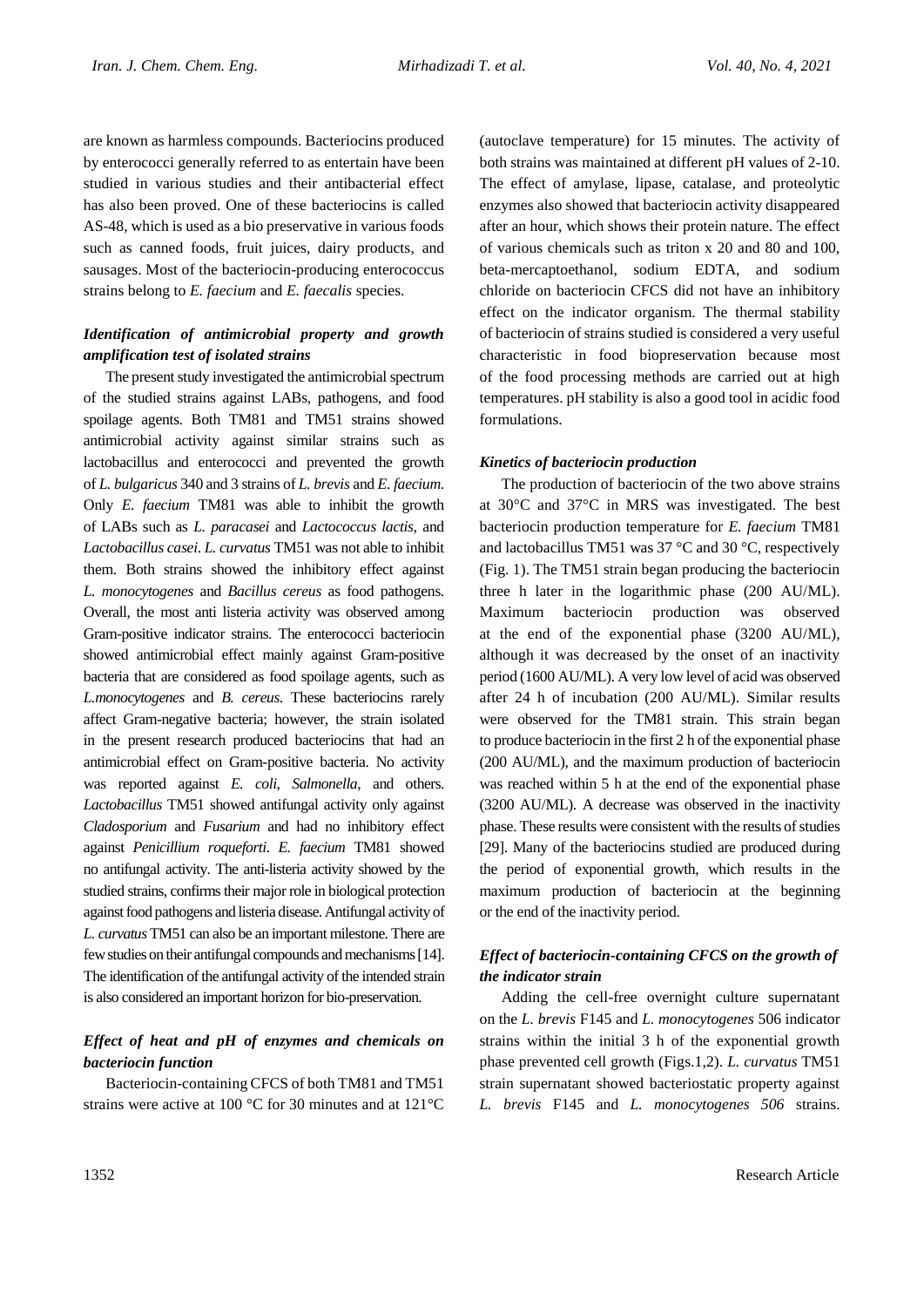|                                                                | LAB isolates                |                      |                      |                             |                          |                 |                      |                          |             |                  |                          |                  |
|----------------------------------------------------------------|-----------------------------|----------------------|----------------------|-----------------------------|--------------------------|-----------------|----------------------|--------------------------|-------------|------------------|--------------------------|------------------|
| Indicator strains                                              | <b>TM</b><br>N <sub>2</sub> | TM<br>N <sub>2</sub> | TM<br>N <sub>3</sub> | <b>TM</b><br>N <sub>4</sub> | <b>TMN</b><br>22         | TM <sub>5</sub> | TM <sub>6</sub><br>3 | TM <sub>6</sub><br>5     | <b>TM81</b> | <b>TMQ</b><br>73 | <b>TMF</b><br>11         | <b>TMF</b><br>22 |
| L. bulgaricus 340                                              | $^{+}$                      | $^{+}$               | $+$                  | $^{+}$                      | $+$                      | $\ddot{}$       | $+$                  | $^{+}$                   | $+$         | $^{+}$           | $+$                      | $+$              |
| L. brevis F145                                                 | $^{+}$                      | $^{+}$               | $^{+}$               | $^{+}$                      | $+$                      | $\ddot{}$       | $+$                  | $^{+}$                   | $+$         | $^{+}$           | $^{+}$                   | $+$              |
| L. brevis F1.114                                               |                             |                      |                      |                             | $\overline{\phantom{a}}$ | $^{+}$          | -                    | $\overline{\phantom{a}}$ | $+$         | -                | $\overline{\phantom{a}}$ |                  |
| L. brevis F1106                                                |                             |                      | -                    |                             | ۰                        | $+$             | -                    | -                        | $+$         |                  | $\overline{\phantom{a}}$ |                  |
| Listeria. innocua CIP 80.11<br>$\cdots$ $\cdots$ $\cdots$<br>. |                             |                      | -                    |                             | ۰                        | $+$             | -                    | $\overline{\phantom{a}}$ | $+$         |                  | $\overline{\phantom{a}}$ |                  |

*Table 1: Antimicrobial activity of obtained LAB isolates.*

*"+" - the presence of inhibition* 

*"-" – the absence of inhibition* 

| Target gene | Primer $(5' - 3')$                                                      | Product<br>size (bp) | Ann. Temp<br>$(C^{\circ}C)$ | Reference                     |  |
|-------------|-------------------------------------------------------------------------|----------------------|-----------------------------|-------------------------------|--|
| CurvA       | F: GTAAAAGAATTAAGTATGACA<br>R: TTACATTCCAGCTAAACCACT                    | 171                  | 40                          | Remirger et al., 1996[23]     |  |
| $Ent\,A$    | F: GAG ATT TAT CTC CAT AAT CT<br>R: GTA CCA CTC ATA GTG GAA             | 542                  | 45                          | Aymerich et al., 1996[24]     |  |
| Ent B       | F: GAA AAT GAT CAC AGA ATG CCT A<br>R: GTT GCA TTT AGA GTA TAC ATT TG   | 159                  | 41                          | Toit et al., 2000[25]         |  |
| Ent P       | F: ATG AGA AAA AAA TTA TTT AGT TT<br>R: TTA ATG TCC CAT ACC TGC CAA ACC | 216                  | 41                          | Gutiérrez et al., 2002[26]    |  |
| Ent L50A    | F: NNNNCCATGGGAGCAATCGCAAAA<br>R: NNNNAAGCTTAATGTTTTTTAATCCACTCAAT      | 135                  | 50                          | Hadji-Sfaxi et al., 2011 [27] |  |
| Ent P       | F: GCTACGCGTTCATATGGTAATGGT<br>R: ATGTCCCATACCTGCCAAACCAGAAGC           | 132                  | 60                          | Moreno et al., 2006 [28]      |  |
| EntQ        | F: GGAATAAGAGTAGTGGAATACTGATATGAGAC<br>R: AAAGACTGCTCTTCCGAGCAGCC       | 653                  | 60                          | Moreno et al., 2006 [28]      |  |
| Ent AS48    | F: GAGGAGTATCATGGTTAAAGA<br>R: ATATTGTTAAATTACCAA                       | 253                  | 56                          | Moreno et al., 2006 [28]      |  |

#### *Table 2: Primers for detection of bacteriocin genes.*

No cellular degradation was observed after adding supernatant containing this strain to the culture of the indicator strains because the OD did not decrease, but the growth of the indicator bacteria stopped (Fig 1a and Fig. 2a). The effect of the CFCS of *E. faecium* TM81 was dependent on the strain type. The bacteriocin of this strain caused the cellular degradation of *L. brevis* F145 (Fig. 1b) because it resulted in a reduction in OD levels. This indicates the bactericidal activity of TM81 strain. Adding the supernatant of this strain to *L. monocytogenes* 506 had a bacteriostatic effect, similar to the bacteriocin produced by the TM51 strain (Fig. 2b). Also, the addition of CFCs of *E. faecium* AQ71 to the *L.monocytogenes* growth medium reduced the growth of this bacterium over a period of 20 h [30].

#### *Molecular identification of the bacteriocin gene*

In order to screen the bacteriocin genes in the genome of the strains, several primers specific for bacteriocins of LAB were employed (Table 2). For *L. curvatus* TM51 PCR amplicon of the expected size (171 bp) was obtained only with the pair of primers that targets the structural gene of curvacin A (*curA*) (Fig. 3a). For *E. faecium* TM81 PCR amplification resulted in detection of 3 entropion genes: *entA* (542 bp) (Fig. 3b)*, entP* (Figure 3c) (216 bp ) and *entL50A* (135 bp) (Fig. 3d)

The results of the analysis of nucleotide sequence fragment suggested 99% of identity with the *curA* gene of *L. curvatus* (GenBank: AB292465.1; *L. curvatus curA, cuiA* genes for pre-peptide of curvacin A, immunity protein for curvacin A, complete cds, gene – *curA* position 145.339) (Fig. 4).

Obtained amplicons were analyzed by sequence alignment and amino acid sequence alignment [\(https://blast.ncbi.nlm.nih.gov/Blast.cgi\)](https://blast.ncbi.nlm.nih.gov/Blast.cgi) based on reconstruction via genetic level, as it was shown before for *curA* gene amplification product of *L. curvatus* TM51 strain.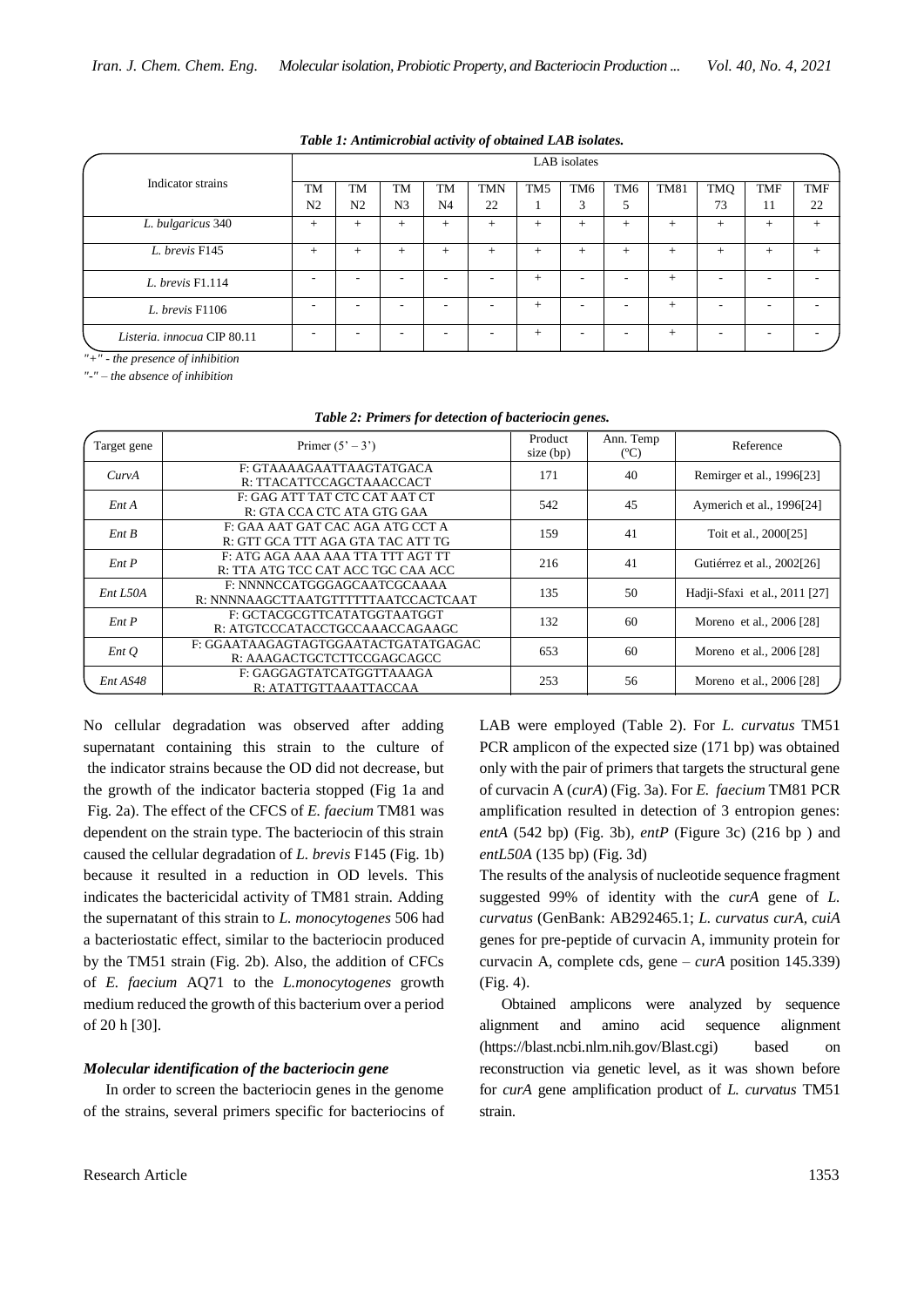

*Fig. 1: Effects of bacteriocin-containing cell-free supernatants of strains Lb. curvatus TM51 (a) and E.faecium TM81 (b) on the growth of Lb. brevis F145.*



*Fig. 2: Effects of bacteriocin-containing cell-free supernatants of strains Lb. curvatus TM51 (a) and E. faecium TM81 (b) on the growth of L. monocytogenes 506.*

Nucleotide sequence analysis of amplified PCR products showed 99% of the identity of amplicons to corresponding accession numbers *entP* (AF005726), *entA* (AM746970.1), and *entL50A* genes [\(AJ223633.1\)](http://www.ncbi.nlm.nih.gov/nucleotide/3087776?report=genbank&log$=nucltop&blast_rank=2&RID=9VZXTSKC015). primers were designed to amplify a partial segment of the bacteriocin genes.

#### *Probiotic property of isolated strains*

The ability of isolated proteolytic and bacteriocinogenic strains to grow at different pH values and in the presence of different concentrations of bile salts was tested. Good growth of all tested *Enterococci* strains was recorded in MRS broth with initial pH values of 6.0, 7.0, 8.0, 9.0, and 11.0 (Fig. 5). At pH 13.0 growth level was lower.

None of the *Enterococci* strains grows in MRS with an initial pH of 3.0 and 4.0. Obtained results are in accordance with the literature data about the optimal pH range for *Enterococci* [31].

For *Lactobacilli* strains obtained results were different. Strain *L. curvatus* TM51 was able to grow only in MRS with initial pH 6.0, 7.0, and 9.0. Further, decrease or increase of pH inhibited the growth of this strain. *L. helveticus* TM 705 grew well in MRS with an initial pH of 6.0 and 7.0. When the initial pH of the media was increased to 9.0 or decreased to 5.0 we also observe the growth, however, there was retard in entering the exponential growth phase. At pH 3.0, 4.0, and higher than 9.0, the strain didn't grow. *L. paracasei* TM581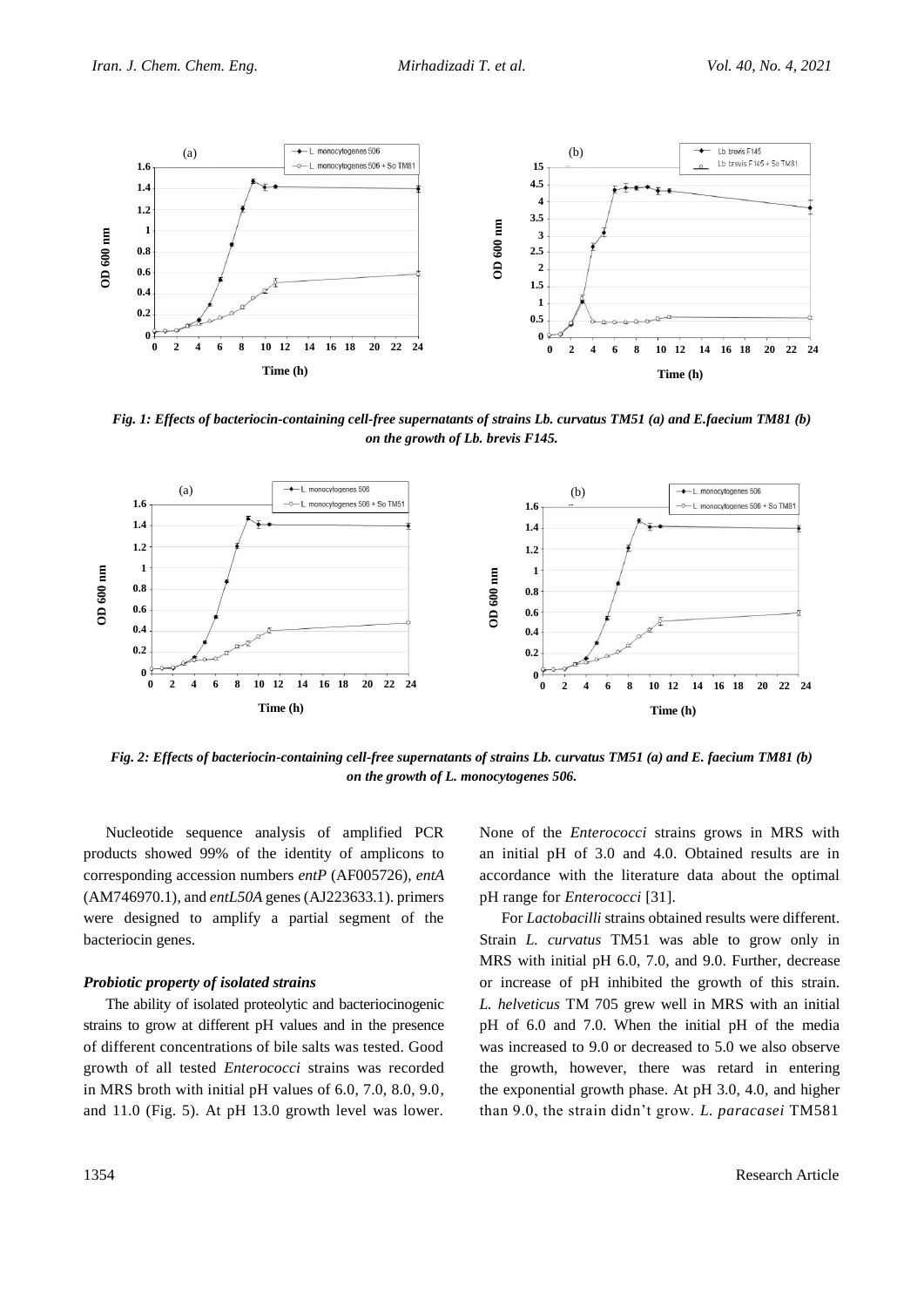

*Fig. 3: (a) Electrophoresis gel of L.curvatus genus and species PCR products. The band at 171 bp is the product of the L. curvatus genus primers. TC, (L. curvatus AB292465.1); T1, template 1. L, 100 bp ladder. (b) Electrophoresis gel of E. faecium TM81 genus and species PCR products. The band at 542 bp is the product of the E. faecium TM81 ent A.T1, template 1. L, 100 bp ladder. (c) Electrophoresis gel of E. faecium TM81 genus and species PCR products. The band at 216 bp is the product of the E. faecium TM81 ent P.T1, template 1. L, 100 bp ladder. (d) Electrophoresis gel of E. faecium TM81 genus and species PCR products. The band at 135 bp is the product of the E. faecium TM81 ent L50A.T1, template 1. L, 100 bp ladder. TC, (E. faecium [AJ223633.1\)](http://www.ncbi.nlm.nih.gov/nucleotide/3087776?report=genbank&log$=nucltop&blast_rank=2&RID=9VZXTSKC015).*

```
 Fw
 amLicon 5 CGGCG-TGCTAGATCATATGGCAACGGTGTTTACTGTAATAATAAAAAATGTTGGGTAAA 63
   ||||| ||||||||||||||||||||||||||||||||||||||||||||||||||||||
 curA gene 207 CGGCGGTGCTAGATCATATGGCAACGGTGTTTACTGTAATAATAAAAAATGTTGGGTAAA 266
 amLicon 64 TCGGGGTGAAGCAACACAAAGTATTATTGGTGGTATGATTAGCGGCTGGGCTAGTGGTTT 123
   ||||||||||||||| ||||||||||||||||||||||||||||||||||||||||||||
 curA gene 267 TCGGGGTGAAGCAACGCAAAGTATTATTGGTGGTATGATTAGCGGCTGGGCTAGTGGTTT 326
 amLicon 124 AGCTGGAATGTAAA 137
   ||||||||||||||
 curA gene 327 AGCTGGAATGTAAA 340
 Rev
 amLicon 6 ATA-CACC-ATAATACTTTGTGTTGCTTCACCCCGATTTACCCAACATTTTTTATTATTA 63
   ||| |||| ||||||||||| |||||||||||||||||||||||||||||||||||||||
 curA gene 302 ATACCACCAATAATACTTTGCGTTGCTTCACCCCGATTTACCCAACATTTTTTATTATTA 243
 amLicon 64 CAGTAAACACCGTTGCCATATGATCTAGCACCGCCGGTAATTGTTTGTAATTCTGTCATA 123
   ||||||||||||||||||||||||||||||||||||||||||||||||||||||||||||
 curA gene 242 CAGTAAACACCGTTGCCATATGATCTAGCACCGCCGGTAATTGTTTGTAATTCTGTCATA 183
 amLicon 124 CTTAATTCTTTTACA 138
   |||||||||||||||
curA gene 182 CTTAATTCTTTTACA 168
```
*Fig. 4: Results of sequences alignment of obtained curA gene amplification product*

was able to grow in MRS with initial pH ranging from 4.0 till 11.

All *Enterococci* strains grew well in the absence and in the presence of oxbile concentrations ranging from 0.2%

to 3.0% (Fig. 6). For *Lactobacilli* growth was observed only at concentrations of oxbile 0.2% and 0.3%. Probiotic strains are considered to have the ability to grow in the presence of 0.3% bile salts.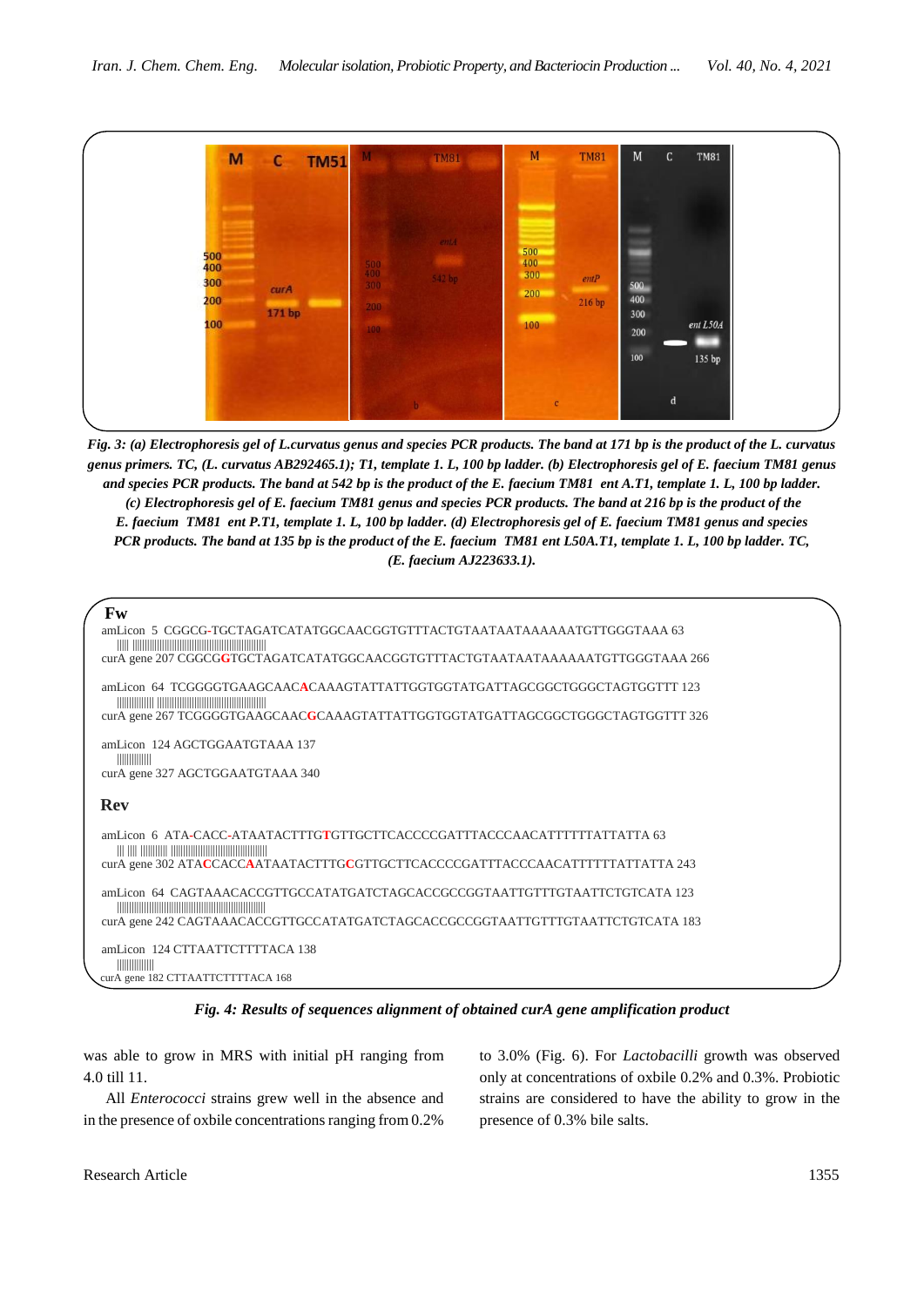

*Fig. 5: Comparison of growth of L. curvatus TM51 (a), E.faecium TM81 (b), L. helveticus TM705 (c), L. paracasei TM581 (d), E. faecalis TMN10 (e), TM701 (f), TM121 (g), TM124 (h) in MRS broth adjusted to different pH values*

1356 Research Article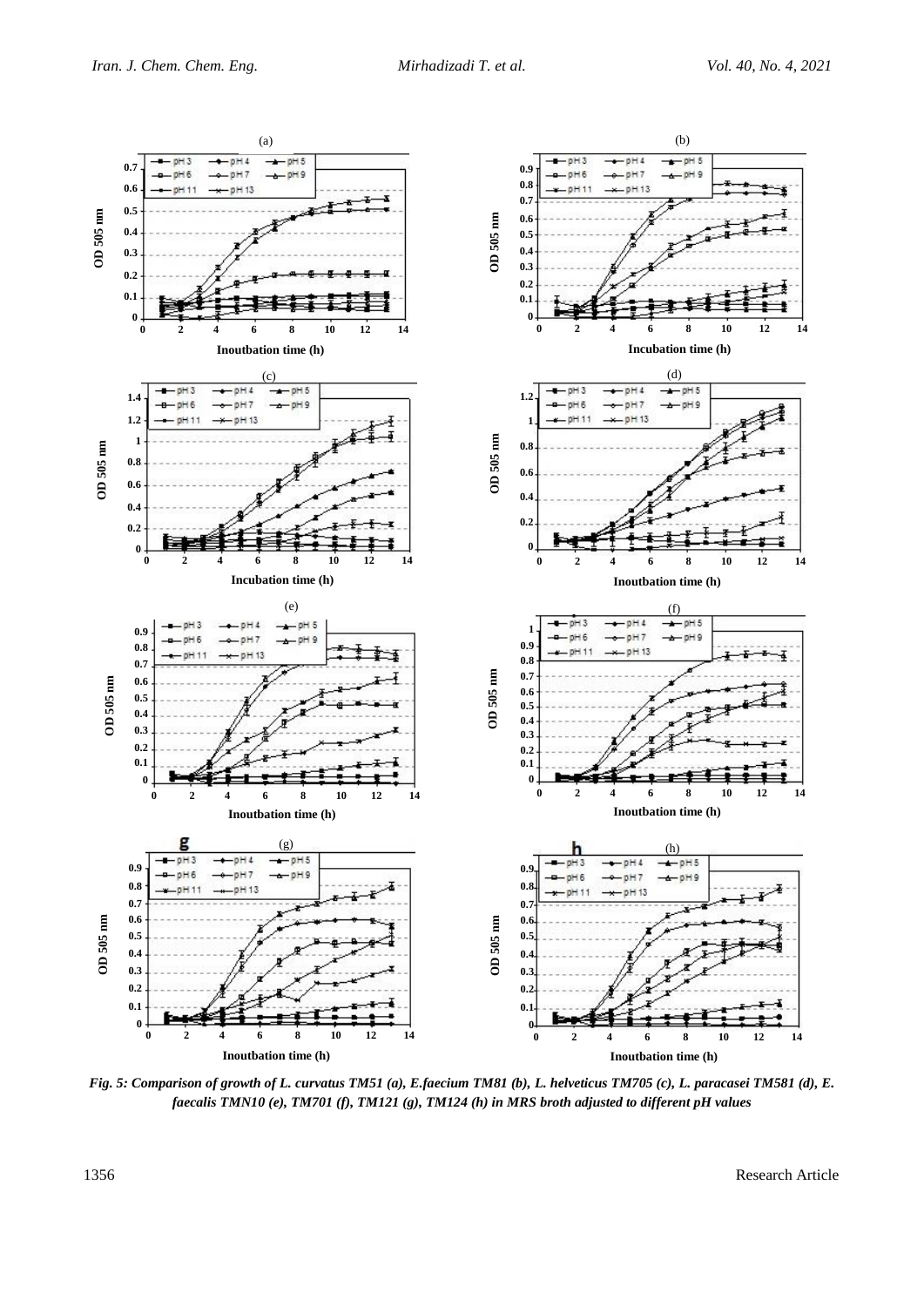

*Fig. 6: Comparison of growth of L. curvatus TM51 (a), E.faecium TM81 (b), L. helveticus TM705 (c), L. paracasei TM581 (d), E. faecalis TMN10 (e), TM701 (f), TM121 (g), TM124 (h) in MRS broth supplemented with different concentrations of oxbile.*

Research Article 1357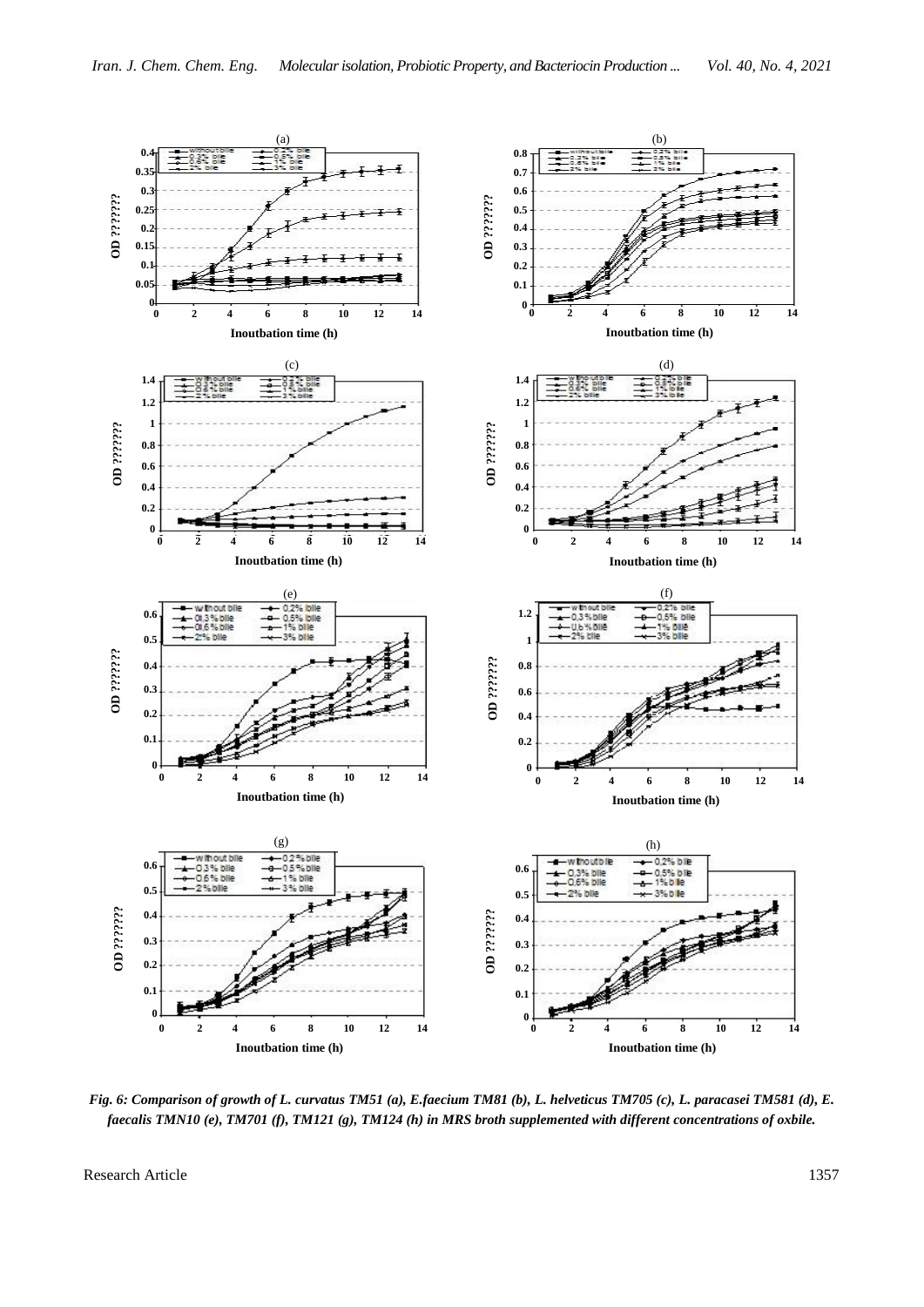|                          | MIC $(\mu g/mL)^1$ |            |                |            |                          |            |            |            |  |
|--------------------------|--------------------|------------|----------------|------------|--------------------------|------------|------------|------------|--|
| LAB isolates             | AMP                | <b>CHL</b> | $\mathbf{CIP}$ | <b>VAN</b> | <b>GEN</b>               | <b>KAN</b> | <b>PEN</b> | <b>TET</b> |  |
| E. faecalis TMN10        | < 8                | $= 8$      | < 4            | < 4        | < 500                    | > 32       | < 4        | < 4        |  |
| E. faecalis TM121        | < 8                | $= 8$      | < 4            | < 4        | < 500                    | > 32       | < 4        | < 4        |  |
| E. faecalis TM124        | < 8                | $= 8$      | < 4            | < 4        | < 500                    | > 32       | < 4        | < 4        |  |
| E. faecalis TM1221       | < 8                | $= 8$      | < 4            | < 4        | < 500                    | > 32       | < 4        | < 4        |  |
| E. faecalis TM1232       | < 8                | $= 8$      | 8              | < 4        | < 500                    | > 32       | < 4        | < 4        |  |
| E. faecalis TM701        | < 8                | $= 8$      | < 4            | 16         | < 500                    | > 32       | < 4        | < 4        |  |
| E. faecium TM81          | < 8                | < 8        | < 4            | < 4        | < 500                    | ND         | < 4        | < 4        |  |
| L. curvatus TM51         | < 8                | < 8        | < 64           | < 4        | < 500                    | ND         | < 4        | < 4        |  |
| L. helveticus TM705      | < 8                | < 16       | < 64           | < 8        | $\sim$                   | ND         | < 4        | < 2        |  |
| L. paracasei TM581       | < 8                | < 16       | $<$ 32         | < 16       | ٠                        | ND         | $\lt 4$    | < 2        |  |
| E. faecium ATCC BAA-2317 | 32 <               | $\sim$     | 8<             | 32 <       | $\overline{\phantom{a}}$ |            | 64<        | 32 <       |  |

*Table 3. Antibiotic susceptibility of LAB isolates.*

*AMP=Ampicillin, CHL=Chloramphenicol, CIP=Ciprofloxacin, VAN=Vancomycin, GEN=Gentamycin, KAN=Kanamycin, PEN=Penicillin, TET=Tetracycline*

#### *Antibiotic resistance*

In addition to investigating the technological characteristics of strains prior to their use in the food industry, it is also necessary to evaluate their antibiotic resistance. Therefore, the bacterial resistance genes are transferred horizontally between strains. In this study, the antibiotic susceptibility of all LAB strains was examined with 8 antibiotic disks are listed in Table 3. All of the enterococci strains were susceptible to ampicillin  $(MIC < 8 \mu g/mL)$ , gentamicin (MIC<500μg/mL), and tetracycline (MIC<4 μg/mL). Chloramphenicol susceptibility was induced at 8 μg/mL breakpoint. Strains were evaluated as susceptible to ciprofloxacin (MIC<4 μg/mL). Vancomycin resistance was detected only for TM701 (MIC =  $16 \mu g/mL$ ). High resistance to kanamycin (without inhibition at all concentrations used) was observed for all strains. The  $\beta$ -lactam antibiotics susceptibility of food-dependent enterococci is also proved by other authors [32]. Vancomycin-resistant *enterococci* have been seen as a frequent cause of hospital infections in the past decade. Only one of the studied isolates was resistant to vancomycin. Food isolates showed little resistance to this antibiotic [33]. The antibiotic susceptibility was induced for lactobacilli strains according to the following breakpoint: ampicillin (2 μg/mL), chloramphenicol (16 μg/mL), penicillin (4 μg/mL), tetracycline (16 μg/mL); ciprofloxacin (4 μg/mL);

vancomycin (64 μg/mL). Therefore, all ampicillinresistant lactobacillus strains (MIC <8 μg/mL) and gentamicin (no susceptibility up to 500 μg/mL) were resistant. The MIC level was lower than the breakpoints for other antibiotics, so the suspension was considered susceptible According to references, lactobacilli are usually susceptible to ampicillin and chloramphenicol [34].

## *Discussion*

Traditionally, LABs identification is based on cellular morphology, analysis of fermentation products, the activity of similar enzymes, and the ability to use different carbohydrate substrates. The nucleic acids are universal in cellular biology and base nucleotide sequences of this molecule are not affected by the culture medium conditions. Genetic information (genome sequencing) is preferred over phenotypic information from two perspectives: greater ease, more reliability, and more precise interpretation of the results. Basically, genetic information contains more useful and more comprehensive information than phenotypic information. New molecular techniques have gradually come to the fore in the field of microbiology since 1965 and are considered by some researchers as a useful bacterial classification method. Characterization of genetic traits, DNA bases, nucleic acid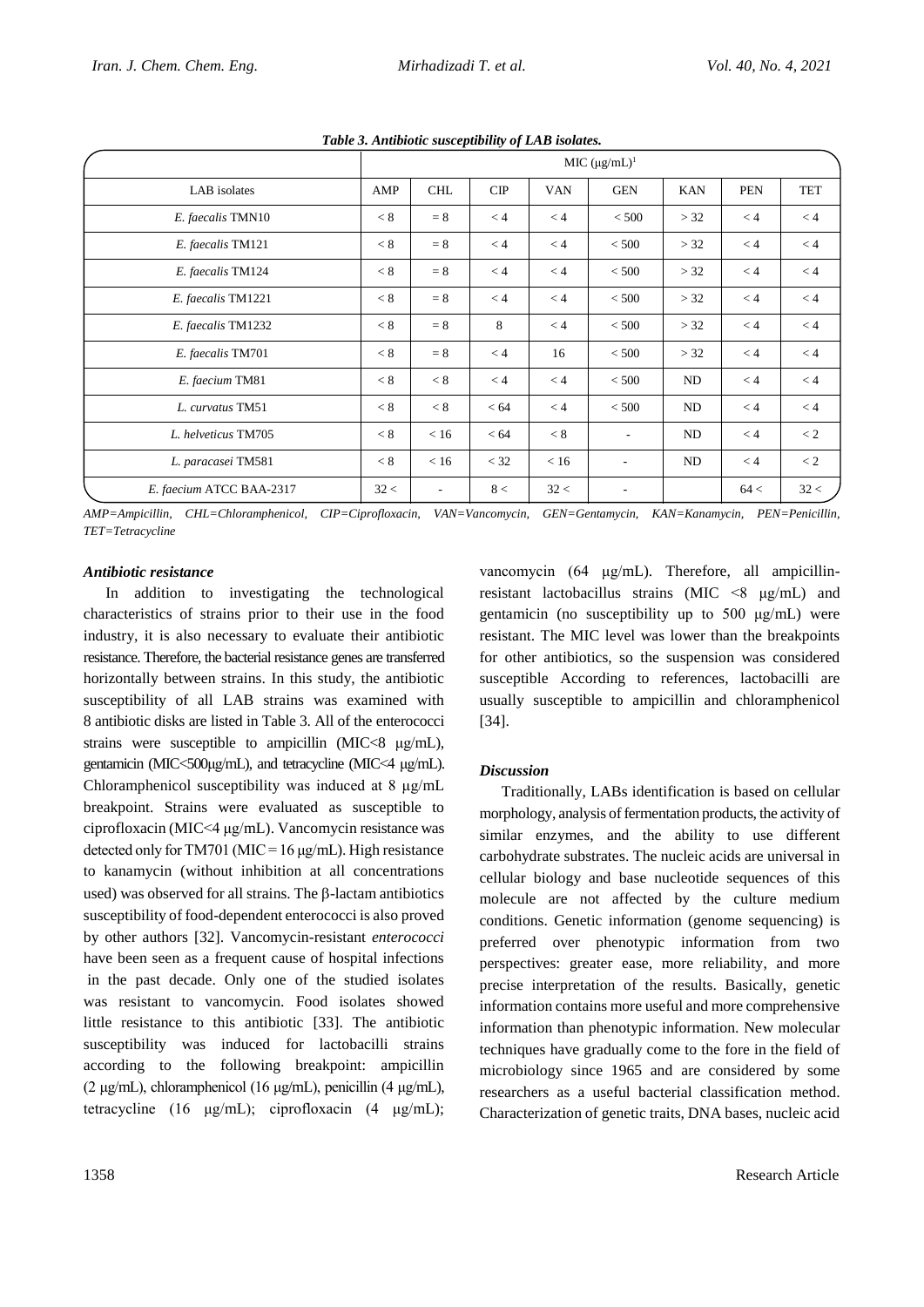hybridization studies, cell wall analysis, and protein sequencing (though in a small amount) were gradually used for valid phylogenetic grouping of bacteria. Sequencing the 500bp region of the 16S rRNA gene (especially the variable regions of V1 and V2) was used to detect *L. acidophilus* strains. This technique successfully detected a wide range of strains. *Nithya et al.* (2011) identified the *L. fermentum* bacterium with high bacteriocinproducing ability in whey using the sequencing method [35]. Rajaram et al. (2010) showed that *L. lactis* bacterium, isolated from the aquatic environment, exhibited strong antimicrobial activity against food spoilage bacteria and can be used as a natural preservative [36]. This research also demonstrates the high ability of the 16S rRNA marker in detecting the different strains of *E. faecium* and *L. curvatus*. Another noteworthy point is the grouping of isolated natives isolated in a cloud, which could be due to the occurrence of mutations and the pressure caused by the natural selection applied to the native Iranian microbial population, which caused the determination of isolates from existing reference bacteria in GenBank, which in turn indicates high genetic diversity in native bacterial populations in Iran. LABs play an important role in the health, nutritional value, and physicochemical properties of milk. Carminati et al. (2001) observed that the number of *Streptococci* and *Enterococcus* bacteria increased compared to other bacteria by incubating milk at 37°C [37]. Research has shown that the presence of *E. faecalis* in a large number of foods is not always associated with fecal contamination. Enterococci are of little value in terms of contamination index in the industrial stages of food. The optimum temperature for the growth of enterococci bacteria and the best temperature for the production and activity of existing bacteriocins produced by *E. faecalis*  was reported to be 37 °C. At this temperature, *E. faecalis*  bacteriocin had an inhibitory effect on the growth of several species of enterococcus genus and several other genera. On the other hand, among the enterococci bacteria, *E. faecalis* is known for its high resistance to lysozyme [38]. This can justify the results of this study that almost all enterococcus species in the milk belonged to the fecal species. Today, *E. faecalis* is considered as one of the opportunistic antibiotic-resistant LAB. The ability of bacteria to synthesize one or more bacteriocinsis considered an advantage because it can eliminate rival bacteria and provide an opportunity for their survival and amplification. In this study, out of a total of 100 samples and 431 isolates, 304 samples (about 70%) were reported to be lactic acid cocci. In another study on 270 samples of raw and pasteurized milk samples, Aleksieva (1980) showed that the prevalence of *E. faecium* and *E. faecalis* was reported to be 43.2 % and 24.6 %, respectively [39]. This research reported the inhibitory activity of enterocins against *L.monocytogenes* and bacillus cereus. Other researches also reported the inhibitory activity of enterocins against the *L.monocytogenes* and *Staphylococcus aureus* of other species [40]. Özdemir et al. reported that the frequency of enterocin genes of L50A / B and P, B, A, in enterococci isolates, isolated from different sources, was 62.9,72.2, 98.1, and 100, respectively [41]. However, the present study reported the presence of Enterocin A, P and L50A genes. Enterocins A, P were the most structural genes found in *Enterococcus* strains. Enterocin A was found more frequently in *E. faecium*, but the enterocin gene of B, P, L50B was found in both *E. faecium* and *E. faecalis*. Bacteriocin production is a regulated process. In other words, environmental conditions affect bacteriocin production. The results of this research and other researches show that the presence of a large number of enterotoxin genes in *E. faecalis*  isolates isolated from milk products and confirm that enterocin production occurs extensively in milk and its products. Since enterocins have recently been considered, due to their potential use, as bio-preservatives in human and animal food, the exact identification of enterococcus species producing antimicrobial peptides is necessary to provide appropriate strains as probiotic agents and food bio-preservatives. The widespread distribution of the structural enterocin A gene is probably due to the remarkable ability of enterococci to release and receive the genetic materials between the strains and even genera (including *Staphylococci* and *Enterococci*). The enterocin prevalence varies according to its origin. In order to achieve valid results, it is necessary to investigate larger groups of the strains isolated from different geographical areas and compare independent studies. *Edalatian et al*. (2012) investigated the enterocin-coding genes in 15 enterocinproducing strains isolated from two Iranian traditional kinds of cheese. The results showed that the genes coding enterocin A, B, P, X, and 31 were identified in 10, 8, 5, and 2 strains, respectively. The results of this study are consistent with the results of the present study in terms of an order of frequency of the enterocins A,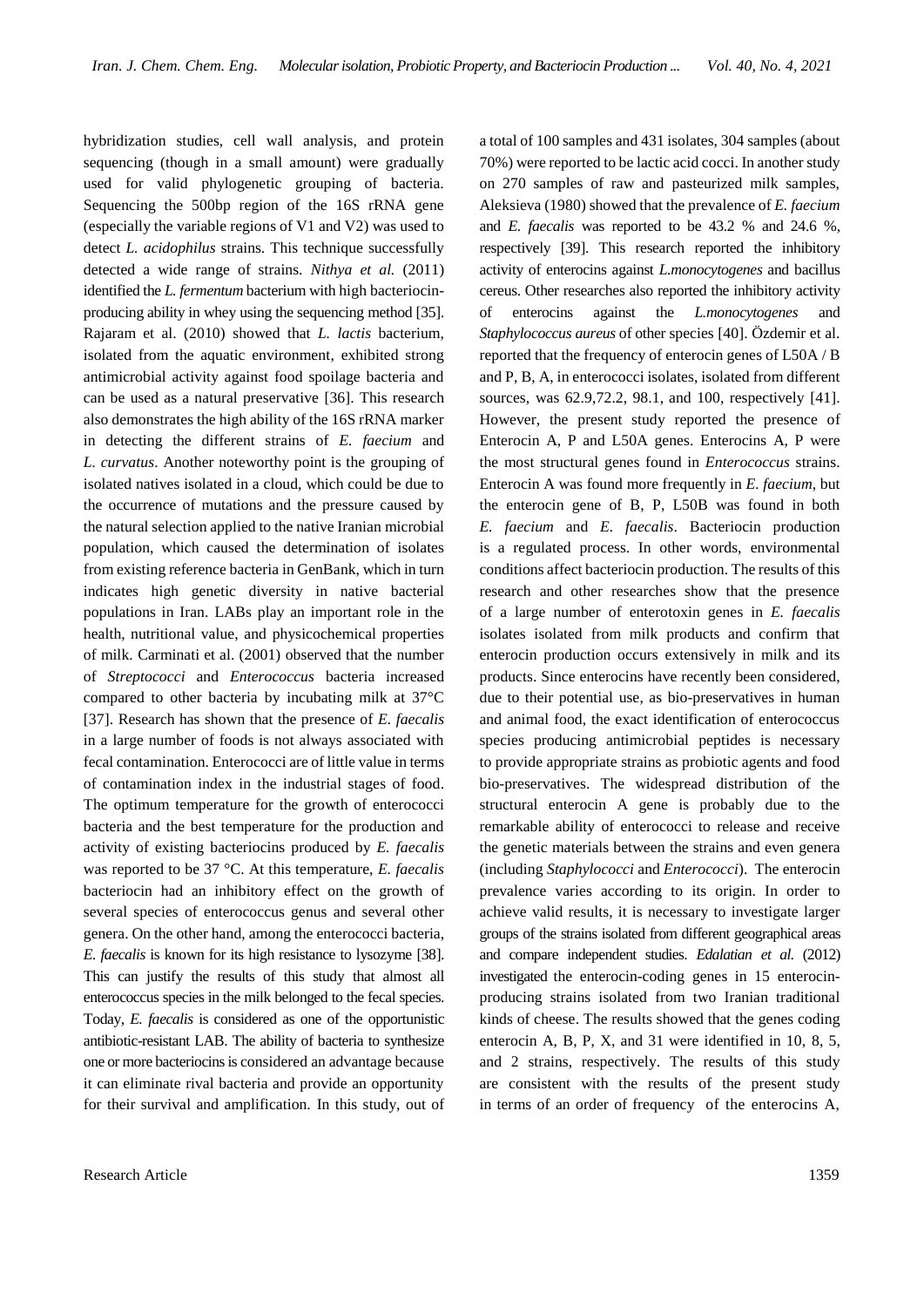P L50A genes [42]. Many studies have proved the effectiveness of enterococcal bacteriocins on *L.mono*cytogenes. Previous studies have proved the antibacterial activity of *E. faecium* bacteriocin (FAIR-E198) against *L. monocytogenes* [43]. Further studies also showed the effect of the *E. faecium* bacteriocin on *Bacillus cereus*, which is consistent with the findings of the present study [44]. There is a severe anti-listeria activity in both strains, but in contrast to the present study, these studies showed that the bacteriocin of *E. faecium* and *L. curvatus* strains have no effect on *S. aureus*. Most bacteriocins have anti-Gram-positive bacteria and are mainly ineffective on Gram-negative bacteria. One of these bacteriocins, which is widely used in the food industry, is nisin produced by *Lactococcus lactis*. Nisin has a bactericidal effect on Gram-positive bacteria but does not affect Gramnegative bacteria [6]. While bacteriocin the *L. curvatus* bacteria isolated in present research have an inhibitory effect not only against Gram-positive bacteria but also *Fusarium* and *Cladosporium* fungi. The susceptibility of the produced bacteriocin was evaluated by the trypsin enzyme. This enzyme has been responsible for the degradation of antimicrobial activity of the bacteriocin. This finding confirms the protein nature of the resulting antimicrobial compound and indicates the bacteriocin nature of this metabolite. The *E. faecium* AQ71 bacteriocin is affected by the proteolytic enzymes of trypsin and alpha-chymotrypsin, and antimicrobial activity of bacteriocin was eliminated in the presence of these enzymes [30]. The bacteriocin produced by *E. faecalis* KT2W2G lost its activity in the presence of trypsin, pepsin, alpha-chymotrypsin, and Proteinase K . The bacteriocin produced in this research is resistant to high temperatures up to 121 °C. Thermal stability is an important property forbacteriocins since the use of these bacteriocins ensures anti-microbial protection for many foods and drugs that require high temperatures during the production process. *E. faecalis*  KT2W2G bacteriocins also maintain their activity at temperatures up to 121 °C. The result of investigating the bacteriocin stability in isolated strains showed their high resistance to pH changes, which tolerated changes in pH from 2 to 10. The bacteriocin produced by *E. faecalis* KT2W2G and *E. faecium* AQ71 strains were active at different pH values (range 2 to 12) [45].

## **CONCLUSIONS**

The results of the present research showed that bacteriocin supernatants produced by *E. faecium* and *L. curvatus*isolated from traditional cheese and yoghurt had antibacterial activity to both Gram-positive and Gram-negative bacteria and also reduces the growth of pathogenic strains. It also maintains its activity at pH changes (2 to 10) and is resistant to heat changes. Therefore, its purification and use as an alternative to chemical antibiotics can be useful in the treatment of antibiotic-resistant infections and as bio preservative in controlling foodborne and fermentative pathogens. The result also showed the presence of various probiotic and bacteriocin-producing LABs is an effective step in the food and pharmaceutical industries. Therefore, the molecular method-based identification of probiotic strains is increasing significantly. Due to consumers demand high quality, additive-free, safe, healthy, nutritious, vitamin-rich, minimally processed, fresh-tasting, lightly preserved, and functional foods with extended shelf life, identification and isolation of probiotic bacteria from such rich sources as well their preservation is necessary. They also should be used as natural preservatives in industrial applications in order to improve the quality and shelf-life of food products and be made available to the general public.

## **Acknowledgment**

The Authors would like to thanks Mrs. Samira Khajenasiri for her technical help. This research was financially supported by a Ph.D. grant no. 3/36734 from the Research Council of the Ferdowsi University of Mashhad.

#### **Conflicts of Interest**

The authors declare no conflicts of interest*.*

*Received : Nov. 13, 2019 ; Accepted : May 4, 2020*

## **REFERENCES**

- [1] Goodarzi A., Hovhannisyan H., Barseghyan A., [Elimination of Pathogen Escherichia coli O157:H7](http://journals.sbmu.ac.ir/afb/article/view/11799)  [in Ground Beef by a Newly Isolated Strain of](http://journals.sbmu.ac.ir/afb/article/view/11799)  [Lactobacillus acidophilus during Storage at 5°C.](http://journals.sbmu.ac.ir/afb/article/view/11799) *Appl. Food Biotechnol.,* **3(3)**: 170-176 (2016).
- [2] Isa J.K., Razavi S.H., [The Use of Lactobacillus](http://journals.sbmu.ac.ir/afb/article/view/21127)  [acidophilus and Bifidobacterium Animalis ssp. Lactis](http://journals.sbmu.ac.ir/afb/article/view/21127)  [BB12, as Probiotics to Reduce the Risk of Food](http://journals.sbmu.ac.ir/afb/article/view/21127)  Poisoning [in Minced Meat](http://journals.sbmu.ac.ir/afb/article/view/21127)[.](file:///J:/Maghalte-Dardast%20Anjam/Dr%20Mirhadizadeh/Dr%20mirhadizadeh%202%20IJCCE/Dr%20mirzaei/Manuscript%20Final%20revision%2005.docx%23the) *Appl. Food Biotechnol*., **5(3)**: 173-183 (2018).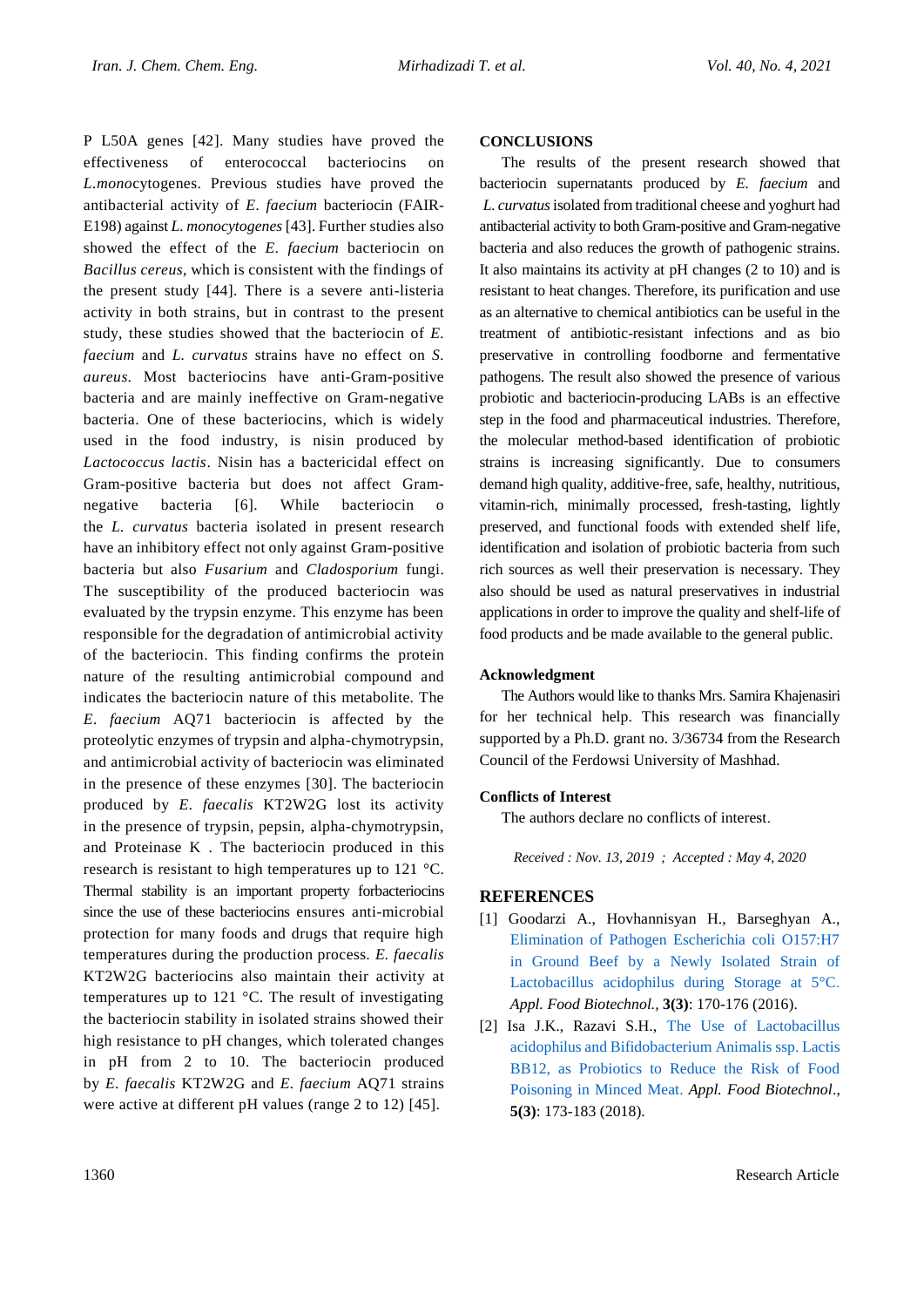- [3] Taghizadeh A., Nejati F. [Screening of Lactic Acid](http://journals.sbmu.ac.ir/afb/article/view/16560)  [Bacteria Isolated from Iranian sourdoughs for](http://journals.sbmu.ac.ir/afb/article/view/16560)  [Antifungal Activity:](http://journals.sbmu.ac.ir/afb/article/view/16560) *Enterococcus faecium* Showed the Most [Potent Antifungal Activity in Bread.](http://journals.sbmu.ac.ir/afb/article/view/16560) *Appl. Food Biotechnol.,* **4(4)**: 219-227 (2017).
- [4] Zoghi A., Khosravi-Darani K., Sohrabvandi S., Attar H., Alavi S., [Survival of Probiotics in Synbiotic Apple](http://www.ijcce.ac.ir/article_30783.html)  [Juice During Refrigeration and Subsequent Exposure](http://www.ijcce.ac.ir/article_30783.html)  [to Simulated Gastro-Intestinal Conditions.](http://www.ijcce.ac.ir/article_30783.html) *Iran. J. Chem. Chem. Eng. (IJCCE)*, **38(2)**: 159-170 (2019).
- [5] Isa J.K., Razavi S.H., [Characterization of Lactobacillus](http://journals.sbmu.ac.ir/afb/article/view/13738)  [plantarum as Potential Probiotic In vitro and Use of a](http://journals.sbmu.ac.ir/afb/article/view/13738)  [Dairy Product\(Yogurt\)as Food Carrier.](http://journals.sbmu.ac.ir/afb/article/view/13738) *Appl. Food Biotechnol*., **4(1)**: 11-18 (2017).
- [6] Hasan Hussein F., Razavi S., Emam Djomeh Z. [Evaluation of Physicochemical, Sensorial and](http://www.ijcce.ac.ir/article_30665.html)  [Microbiological Attributes of Fermented Camel](http://www.ijcce.ac.ir/article_30665.html)  [Sausages.](http://www.ijcce.ac.ir/article_30665.html) *Iran. J. Chem. Chem. Eng. (IJCCE)*, **38(2)**: 171-181 (2019).
- [7] Tagg, J.R., Dajani, A.S., Wannamaker, L.W., [Bacteriocins of Gram-positive bacteria.](https://www.ncbi.nlm.nih.gov/pmc/articles/PMC413978/) Bacteriol. Rev., **40(3)**: 722 (1976).
- [8] De Vuyst L., Leroy F., [Bacteriocins from Lactic Acid](https://www.karger.com/Article/Abstract/104752)  [Bacteria: Production, Purification, and Food](https://www.karger.com/Article/Abstract/104752)  [Applications.](https://www.karger.com/Article/Abstract/104752) *J. Mol. Microbiol. Biotechnol*., **13(4)**: 194-199 (2007).
- [9] Jandaghi H., Ghahramani Seno M., Farzin H., Mohsenzadeh M., [Rapid Quantitative Detection of](http://www.ijcce.ac.ir/article_35110.html)  *Listeria monocytogenes* [in Chicken Using Direct and](http://www.ijcce.ac.ir/article_35110.html)  [Combined Enrichment/qPCR Method.](http://www.ijcce.ac.ir/article_35110.html) *Iran. J. Chem. Chem. Eng. (IJCCE)*, Article in Press, (2019).
- [10] Weisburg W.G., Barns S.M., Pelletier D.A., Lane D.J., [16S Ribosomal DNA Amplification for Phylogenetic](https://jb.asm.org/content/173/2/697.short)  [Study.](https://jb.asm.org/content/173/2/697.short) *J. Bacteriol*.**, 173(2)**: 697-703 (1991).
- [11**]** Karthikeyan V., Santhosh S.W.[, Study of Bacteriocin](https://scialert.net/fulltextmobile/?doi=pjn.2009.335.340)  [as a Food Preservative and the L.](https://scialert.net/fulltextmobile/?doi=pjn.2009.335.340) *acidophilus* Strain [as Probiotic.](https://scialert.net/fulltextmobile/?doi=pjn.2009.335.340) *Pak. J. Nutr.*, **8**: 335-340 (2009).
- [12] Schillinger, U., Lucke, F.K., Antibacterial Activity of *Lactobacillus sake* [Isolated from Meat.](https://aem.asm.org/content/55/8/1901.short) *Appl. Environ. Microbiol.*, **55(8)**: 1901-1906 (1989).
- [13] Yamamoto, Y., Togawa, Y., Shimosaka, M., Okazaki, M., [Purification and Characterization of Novel](https://aem.asm.org/content/69/10/5746.short)  [Bacteriocin Produced by](https://aem.asm.org/content/69/10/5746.short) *Enterococcus faecalis* Strain [RJ-11.](https://aem.asm.org/content/69/10/5746.short) *Appl. Environ. Microbiol.*, **69(10)**: 5746-5753 (2003).
- [14] Magnusson, J., & Schnurer, J., *[Lactobacillus](https://aem.asm.org/content/67/1/1.short)  [coryniformis](https://aem.asm.org/content/67/1/1.short)* Subsp. *coryniformis* [Strain Si3 Produces a](https://aem.asm.org/content/67/1/1.short)  [Broad-Spectrum Proteinaceous Antifungal Compound.](https://aem.asm.org/content/67/1/1.short) *Appl. Environ. Microbiol*., **67(1)**: 1-5 (2001).
- [15] Shokria D., Zaghian S., Fazeli H., Mobasherizadeh S., Ataei B., [Isolation and Purification of an Ultraviolet-](https://web.b.ebscohost.com/abstract?direct=true&profile=ehost&scope=site&authtype=crawler&jrnl=10277595&AN=90068590&h=l4ihcf%2bbwDMSTJ52swmvjDjE4hp9CduI%2b5o%2f%2fwtNhsbDIx0Ba8Q8UcPiGqyXewhZ5%2fcDryH16OFH28WfjhmKVA%3d%3d&crl=c&resultNs=AdminWebAuth&resultLocal=ErrCrlNotAuth&crlhashurl=login.aspx%3fdirect%3dtrue%26profile%3dehost%26scope%3dsite%26authtype%3dcrawler%26jrnl%3d10277595%26AN%3d90068590)[Stable Bacteriocin Produced by Enterococcus](https://web.b.ebscohost.com/abstract?direct=true&profile=ehost&scope=site&authtype=crawler&jrnl=10277595&AN=90068590&h=l4ihcf%2bbwDMSTJ52swmvjDjE4hp9CduI%2b5o%2f%2fwtNhsbDIx0Ba8Q8UcPiGqyXewhZ5%2fcDryH16OFH28WfjhmKVA%3d%3d&crl=c&resultNs=AdminWebAuth&resultLocal=ErrCrlNotAuth&crlhashurl=login.aspx%3fdirect%3dtrue%26profile%3dehost%26scope%3dsite%26authtype%3dcrawler%26jrnl%3d10277595%26AN%3d90068590)  [Faecium Strain DSH20 Against Listeria](https://web.b.ebscohost.com/abstract?direct=true&profile=ehost&scope=site&authtype=crawler&jrnl=10277595&AN=90068590&h=l4ihcf%2bbwDMSTJ52swmvjDjE4hp9CduI%2b5o%2f%2fwtNhsbDIx0Ba8Q8UcPiGqyXewhZ5%2fcDryH16OFH28WfjhmKVA%3d%3d&crl=c&resultNs=AdminWebAuth&resultLocal=ErrCrlNotAuth&crlhashurl=login.aspx%3fdirect%3dtrue%26profile%3dehost%26scope%3dsite%26authtype%3dcrawler%26jrnl%3d10277595%26AN%3d90068590)  [Monocytogenes.](https://web.b.ebscohost.com/abstract?direct=true&profile=ehost&scope=site&authtype=crawler&jrnl=10277595&AN=90068590&h=l4ihcf%2bbwDMSTJ52swmvjDjE4hp9CduI%2b5o%2f%2fwtNhsbDIx0Ba8Q8UcPiGqyXewhZ5%2fcDryH16OFH28WfjhmKVA%3d%3d&crl=c&resultNs=AdminWebAuth&resultLocal=ErrCrlNotAuth&crlhashurl=login.aspx%3fdirect%3dtrue%26profile%3dehost%26scope%3dsite%26authtype%3dcrawler%26jrnl%3d10277595%26AN%3d90068590) *J. Isfahan Med. School*., **31**: 236 (2013).
- [16] Khodaei M., Soltani Nezhad N.S., [Isolation and](https://www.ncbi.nlm.nih.gov/pmc/articles/PMC5932969/)  [Screening of Bacteriocin-Producing Bacteria from](https://www.ncbi.nlm.nih.gov/pmc/articles/PMC5932969/)  [Native Dairy Products of Kerman province and Study](https://www.ncbi.nlm.nih.gov/pmc/articles/PMC5932969/)  [of Antibacterial Activity of Produced Bacteriocin.](https://www.ncbi.nlm.nih.gov/pmc/articles/PMC5932969/) *Korean J. Food Sci. Anim. Resour.,* **38(1)**: 169–178 (2017).
- [17] Settanni L., Massitti O., Van Sinderen D., Corsetti A., [In situ Activity of a Bacteriocin](https://sfamjournals.onlinelibrary.wiley.com/doi/full/10.1111/j.1365-2672.2005.02647.x)‐Producing *Lactococcus lactis* [Strain. Influence on the](https://sfamjournals.onlinelibrary.wiley.com/doi/full/10.1111/j.1365-2672.2005.02647.x)  [Interactions between Lactic Acid Bacteria Curing](https://sfamjournals.onlinelibrary.wiley.com/doi/full/10.1111/j.1365-2672.2005.02647.x)  [Sourdough Fermentation.](https://sfamjournals.onlinelibrary.wiley.com/doi/full/10.1111/j.1365-2672.2005.02647.x) *J. Appl. Microbiol*., **99(3)**: 670-681 (2005).
- [18] Todorov S.D., Wachsman M., Tomé E., Dousset X., Destro M.T., Dicks L.M.T., de Melo Franco, B.D.G., Vaz-Velho, M., Drider, D., [Characterisation of an](https://www.sciencedirect.com/science/article/pii/S0740002010000924)  [Antiviral Pediocin-Like Bacteriocin Produced by](https://www.sciencedirect.com/science/article/pii/S0740002010000924)  *[Enterococcus](https://www.sciencedirect.com/science/article/pii/S0740002010000924) faecium*. *Food Microbiol*., **27(7)**: 869- 879 (2010).
- [19] Sonsa-Ard N., Rodtong S., Chikindas M.L., Yongsawatdigul J., [Characterization of Bacteriocin](https://www.sciencedirect.com/science/article/abs/pii/S0956713515000900)  Produced by *Enterococcus faecium* [CN-25 Isolated](https://www.sciencedirect.com/science/article/abs/pii/S0956713515000900)  [from Traditionally Thai Fermented Fish Roe.](https://www.sciencedirect.com/science/article/abs/pii/S0956713515000900) *Food Control*., **54**: 308-316 (2015).
- [20] Saranya S., Hemashenpagam N., [Antagonistic](https://www.imedpub.com/articles/antagonistic-activity-and-antibiotic-sensitivity-of-lactic-acid-bacteria-from-fermented-dairy-products.pdf)  [Activity and antibiotic sensitivity of lactic acid](https://www.imedpub.com/articles/antagonistic-activity-and-antibiotic-sensitivity-of-lactic-acid-bacteria-from-fermented-dairy-products.pdf)  [bacteria from Fermented Dairy Products.](https://www.imedpub.com/articles/antagonistic-activity-and-antibiotic-sensitivity-of-lactic-acid-bacteria-from-fermented-dairy-products.pdf) *Adv. Appl. Sci. Res*., **2(4)**: 528-534 (2011).
- [21] Adetunji V.O., Adegoke G.O., [Bacteriocin and](https://www.ajol.info/index.php/ajb/article/view/58158)  [Cellulose Production by Lactic Acid Bacteria Isolated](https://www.ajol.info/index.php/ajb/article/view/58158)  [from West African Soft Cheese.](https://www.ajol.info/index.php/ajb/article/view/58158) *Afr. J. Biotechnol*., **6(22)**: 2616-2619 (2007).
- [22] CLSI. "Performance Standards for Antimicrobial [Susceptibility Testing"](https://clsi.org/media/2663/m100ed29_sample.pdf). 29th ed. CLSI supplement M100. Wayne, PA: Clinical and Laboratory Standards Institute; 2019.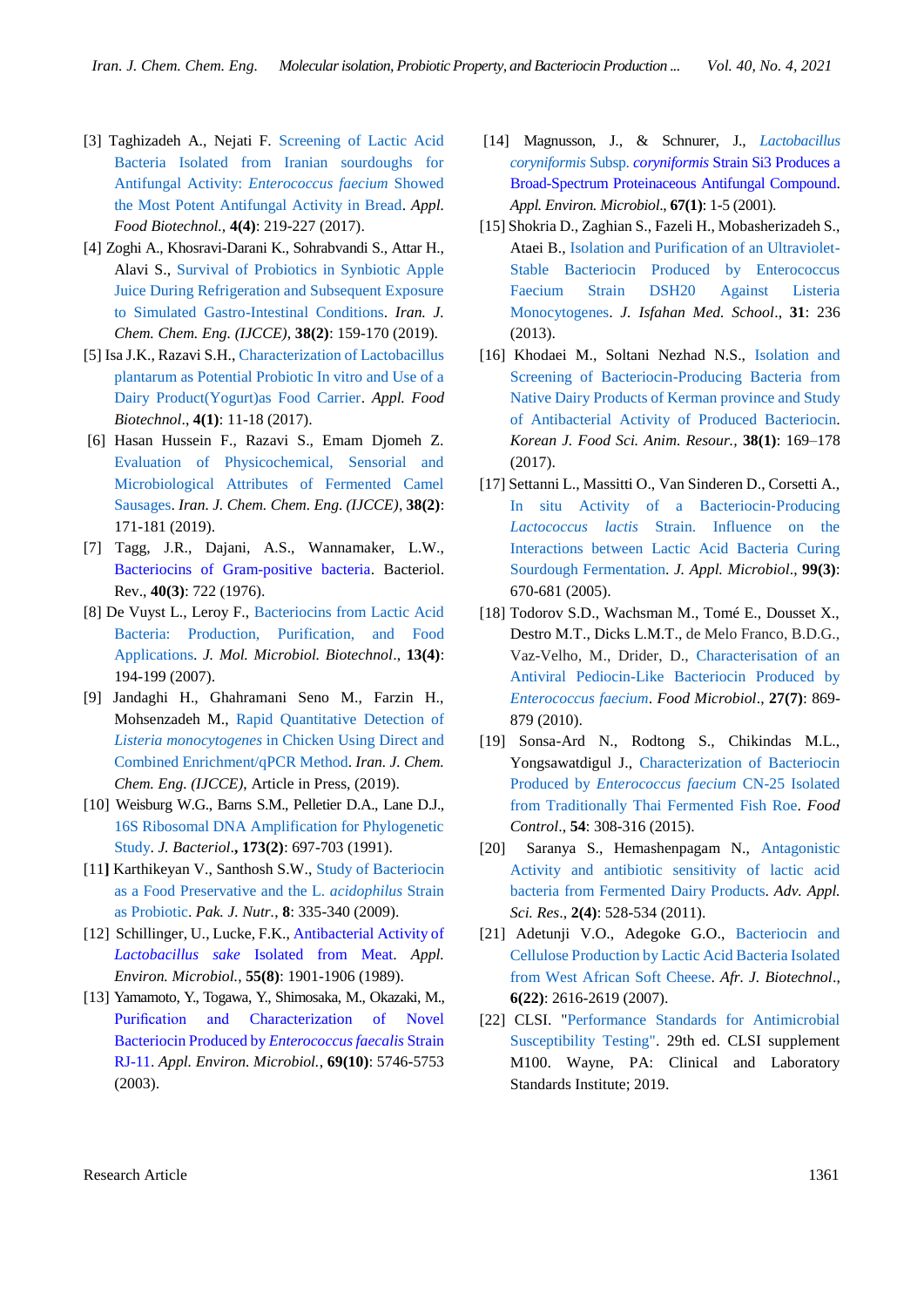- [23] Remirger A., Ehrmaan M.A., Vogel, R.F., [Identification of Bacteriocin-Encoding Genes in](https://www.sciencedirect.com/science/article/abs/pii/S0723202096800051)  [Lactobacilli by Polymerase Chain Reaction \(PCR\).](https://www.sciencedirect.com/science/article/abs/pii/S0723202096800051) *[Syst. Appl. Microbiol.](https://www.sciencedirect.com/science/journal/07232020)*, **19**: 28-34 (1996).
- [24] Aymerich T., Holo H., Havarstein L.S., Hugas M., Garriga M., Nes I.F., [Biochemical and Genetic](https://aem.asm.org/content/62/5/1676.short)  [Characterization of](https://aem.asm.org/content/62/5/1676.short) *enterocin* A from *Enterococcus faecium*[, a New Antilisterial Bacteriocin in the](https://aem.asm.org/content/62/5/1676.short)  [Pediocin Family of Bacteriocins.](https://aem.asm.org/content/62/5/1676.short) *Appl. Environ. Microbiol.,* **62(5)**: 1676-1682 (1996).
- [25] Toit M.D., Franz C.M.A.P., Dicks L.M.T., Holzapfel, W.H., [Preliminary Characterization of Bacteriocins](https://sfamjournals.onlinelibrary.wiley.com/doi/full/10.1046/j.1365-2672.2000.00986.x)  Produced by *[Enterococcus faecium](https://sfamjournals.onlinelibrary.wiley.com/doi/full/10.1046/j.1365-2672.2000.00986.x)* and *Enterococcus faecalis* [Isolated from Pig Faeces.](https://sfamjournals.onlinelibrary.wiley.com/doi/full/10.1046/j.1365-2672.2000.00986.x) *J. Appl. Microbiol*., **88(3)**: 482-494 (2000).
- [26] Gutiérrez J., Criado R., Citti R., Martín M., Herranz C., Nes I.F., Cintas L.M., Hernández P.E., [Cloning,](https://www.sciencedirect.com/science/article/abs/pii/S0168160505000905)  [Production and Functional Expression of](https://www.sciencedirect.com/science/article/abs/pii/S0168160505000905) *enterocin* P, [a Sec-Dependent Bacteriocin Broduced by](https://www.sciencedirect.com/science/article/abs/pii/S0168160505000905)  [Enterococcus Faecium P13, in](https://www.sciencedirect.com/science/article/abs/pii/S0168160505000905) *Escherichia coli*. *Int. J. Food Microbiol*., **103**(3): 239-250 (2005)
- [27] Hadji-Sfaxi I., El-Ghaish S., Ahmadova A., Batdorj B., Le Blay-Laliberté G., Barbier G., Haertlé T., Chobert J.M., [Antimicrobial Activity and Safety of Use of](https://www.sciencedirect.com/science/article/abs/pii/S0956713511002246)  Enterococcus *faecium* [PC4. 1 Isolated from](https://www.sciencedirect.com/science/article/abs/pii/S0956713511002246)  [Mongol Yogurt.](https://www.sciencedirect.com/science/article/abs/pii/S0956713511002246) *Food Control*., 22(12): 2020-2027 (2011).
- [28] Moreno M.F., Sarantinopoulos P., Tsakalidou E., De Vuyst L., [The Role and Application of](https://www.sciencedirect.com/science/article/abs/pii/S016816050500406X)  [Enterococci in Food and Health.](https://www.sciencedirect.com/science/article/abs/pii/S016816050500406X) *Int.J. Food Microbiol*., **106**(1): 1-24 (2006).
- [29] Todorov, S.D., [Bacteriocins from](https://www.scielo.br/scielo.php?pid=S1517-83822009000200001&script=sci_arttext) *Lactobacillus plantarum* [Production, Genetic Organization and](https://www.scielo.br/scielo.php?pid=S1517-83822009000200001&script=sci_arttext)  [Mode of Action.](https://www.scielo.br/scielo.php?pid=S1517-83822009000200001&script=sci_arttext) Produção, Organização Genética e Modo de Ação. *A Review. Braz. J. Microbiol*., **40**(2): 209-221 (2009).
- [30] Ahmadova A., Todorov S.D., Choiset Y., Rabesona H., Mirhadizadi T., Kuliyev A., de Melo Franco, B.D.G., Chobert, J.M., Haertlé, T., [Evaluation of](https://www.sciencedirect.com/science/article/abs/pii/S0956713512004574)  [Antimicrobial Activity, Probiotic Properties and](https://www.sciencedirect.com/science/article/abs/pii/S0956713512004574)  [Safety of Wild Strain Enterococcus faecium AQ71](https://www.sciencedirect.com/science/article/abs/pii/S0956713512004574)  [Isolated from Azerbaijani Motal Cheese.](https://www.sciencedirect.com/science/article/abs/pii/S0956713512004574) *Food Control*., **30**(2): 631-641 (2013).
- [31] Giraffa G., [Functionality of](https://www.sciencedirect.com/science/article/abs/pii/S0168160503001831) *enterococci* in Dairy [Products.](https://www.sciencedirect.com/science/article/abs/pii/S0168160503001831) *Int. J. Food Microbiol.*, **88**(2-3): 215-222 (2003).
- [32] Veljovic K., Fira D., Terzic-Vidojevic A., Abriouel H., Galvez A., Topisirovic L.[, Evaluation of](https://link.springer.com/article/10.1007/s00217-009-1137-6)  [Antimicrobial and Proteolytic Activity of](https://link.springer.com/article/10.1007/s00217-009-1137-6)  [Enterococci Isolated from Fermented](https://link.springer.com/article/10.1007/s00217-009-1137-6) Products, *Eur. Food Res. Technol*., **230(1)**: 63-70 (2009).
- [33] Barbosa J., Ferreira V., Teixeira P., [Antibiotic](https://www.sciencedirect.com/science/article/pii/S0740002009000628)  [Susceptibility of Enterococci Isolated from](https://www.sciencedirect.com/science/article/pii/S0740002009000628)  [Traditional Fermented Meat Products,](https://www.sciencedirect.com/science/article/pii/S0740002009000628) *Food Microbiol.,* **26**(5): 527-532 (2009).
- [34] Ammor M.S., Flórez A.B., Mayo B., [Antibiotic](https://www.sciencedirect.com/science/article/pii/S0740002006002103)  [Resistance in Non-Enterococcal Lactic Acid Bacteria and](https://www.sciencedirect.com/science/article/pii/S0740002006002103)  [Bifidobacteria.](https://www.sciencedirect.com/science/article/pii/S0740002006002103) *Food Microbiol.,* **24(6)**: 559-570 (2007).
- [35] Nithya K., Senbagam D., Senthilkumar B., Udhayashree N., Gurusamy R., [Characterization of](https://www.researchgate.net/profile/Senthilkumar_Balakrishnan2/publication/234166895_Characterization_of_bacteriocin_producing_lactic_acid_bacteria_and_its_application_as_a_food_preservative/links/0deec527b35dfef107000000/Characterization-of-bacteriocin-producing-lactic-acid-bacteria-and-its-application-as-a-food-preservative.pdf)  [Bacteriocin Producing Lactic Acid Bacteria and its](https://www.researchgate.net/profile/Senthilkumar_Balakrishnan2/publication/234166895_Characterization_of_bacteriocin_producing_lactic_acid_bacteria_and_its_application_as_a_food_preservative/links/0deec527b35dfef107000000/Characterization-of-bacteriocin-producing-lactic-acid-bacteria-and-its-application-as-a-food-preservative.pdf)  [Application as a Food Preservative.](https://www.researchgate.net/profile/Senthilkumar_Balakrishnan2/publication/234166895_Characterization_of_bacteriocin_producing_lactic_acid_bacteria_and_its_application_as_a_food_preservative/links/0deec527b35dfef107000000/Characterization-of-bacteriocin-producing-lactic-acid-bacteria-and-its-application-as-a-food-preservative.pdf) *Afr. J. Microbiol. Res*., **6**(6): 1138-1146 (2012).
- [36] Rajaram G., Manivasagan P., Thilagavathi B., Saravanakumar A., [Purification and Characterization](https://www.semanticscholar.org/paper/Purification-and-Characterization-of-a-Bacteriocin-Rajaram-Manivasagan/a1585eb0c867bcab91f6a6bc4518e040672a5e2f)  [of a Bacteriocin Produced by](https://www.semanticscholar.org/paper/Purification-and-Characterization-of-a-Bacteriocin-Rajaram-Manivasagan/a1585eb0c867bcab91f6a6bc4518e040672a5e2f) *Lactobacillus lactis* [Isolated from Marine Environment.](https://www.semanticscholar.org/paper/Purification-and-Characterization-of-a-Bacteriocin-Rajaram-Manivasagan/a1585eb0c867bcab91f6a6bc4518e040672a5e2f) *Adv. J. Food Sci. Technol*., **2**(2): 138-144 (2010).
- [37] Carminati D., Giraffa G., Quiberoni A., Binetti A., Suárez V., Reinheimer J., [Advances and Trends in](https://onlinelibrary.wiley.com/doi/abs/10.1002/9780813820866.ch10)  [Starter Cultures for Dairy Fermentations.](https://onlinelibrary.wiley.com/doi/abs/10.1002/9780813820866.ch10) In: "Biotechnol. of Lactic Acid Bacteria: Novel Applications", John Wiley and Sons, p. 177-192 (2010).
- [38] Hébert L., Courtin P., Torelli R., Sanguinetti M., Chapot-Chartier M.P., Auffray Y., Benachour, A.[,](https://iai.asm.org/content/75/11/5390.short) [Enterococcus Faecalis Constitutes an Unusual](https://iai.asm.org/content/75/11/5390.short)  [Bacterial Model in Lysozyme Resistance.](https://iai.asm.org/content/75/11/5390.short) *Infect. Immun.* **75**(11): 5390-5398 (2007).
- [39] Aleksieva V., Enterococcal and Coliform Content in [White Brine Cheese.](https://europepmc.org/article/med/6776684) *Veterinarno-Meditsinski Nauki.* **17**(2): 85-91 (1980).
- [40] Aymerich T., Holo H., Håvarstein L.S., Hugas M., Garriga M., Nes I.F., [Biochemical and Genetic](https://aem.asm.org/content/62/5/1676.short)  [Characterization of Enterocin a](https://aem.asm.org/content/62/5/1676.short) from Enterococcus [Faecium, a New Antilisterial Bacteriocin in the](https://aem.asm.org/content/62/5/1676.short)  [Pediocin Family of Bacteriocins,](https://aem.asm.org/content/62/5/1676.short) *Appl. Environ. Microbiol*., **62(5)**: 1676-1682 (1996).
- [41] Özdemir G.B., Oryaşın E., Bıyık H.H., Özteber M., Bozdoğan B., [Phenotypic and Genotypic](https://link.springer.com/article/10.1007/s12088-011-0143-0)  [Characterization of Bacteriocins in Enterococcal](https://link.springer.com/article/10.1007/s12088-011-0143-0)  [Isolates of Different Sources.](https://link.springer.com/article/10.1007/s12088-011-0143-0) *Indian J. Microbiol.,* **51**(2): 182-187 (2011).